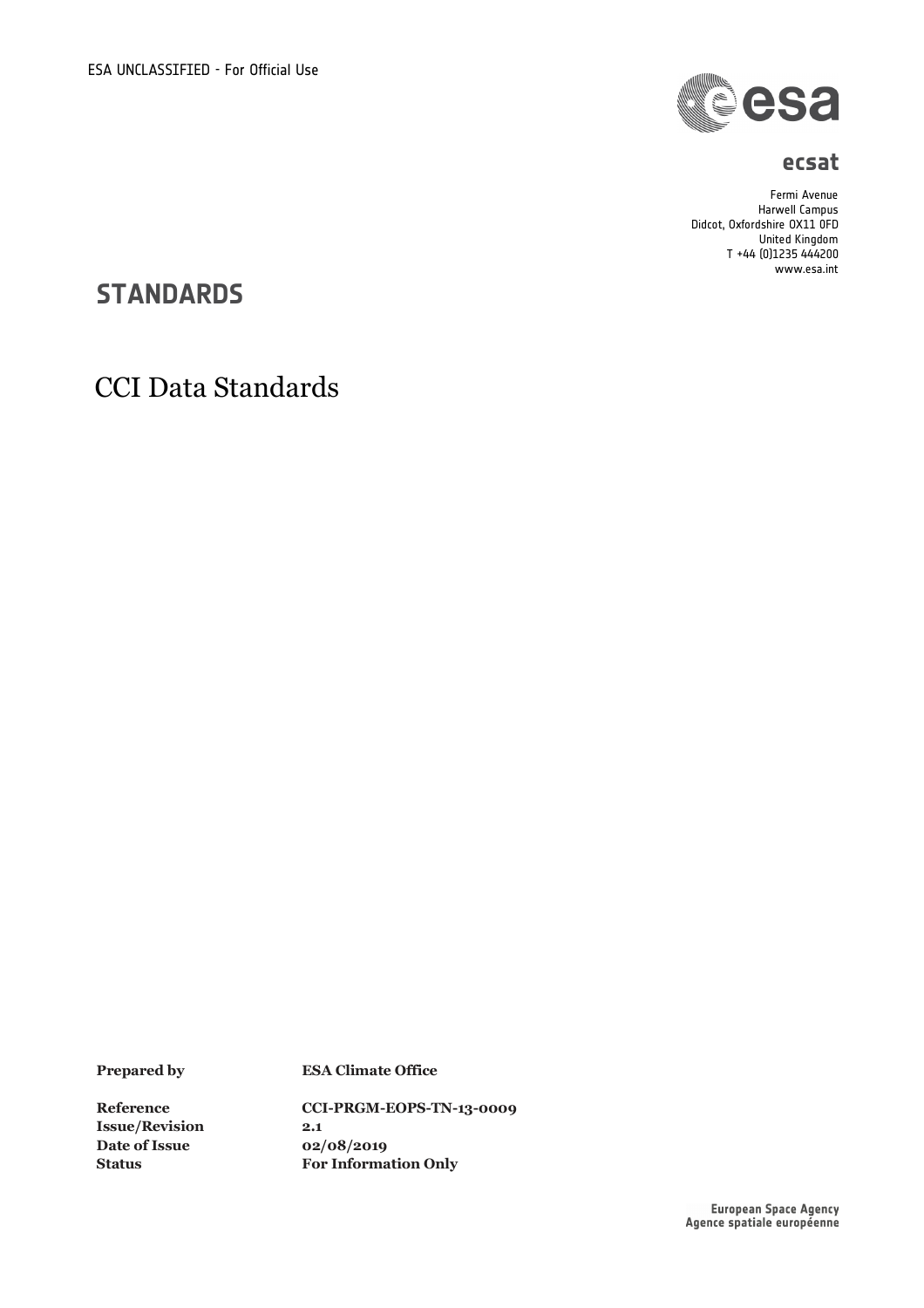

# **CHANGE LOG**

| <b>Reason for change</b>                                                                                                                                                                                                                                                                                                             | <b>Issue Nr.</b> | <b>Revision Number</b> | <b>Date</b> |
|--------------------------------------------------------------------------------------------------------------------------------------------------------------------------------------------------------------------------------------------------------------------------------------------------------------------------------------|------------------|------------------------|-------------|
| First issue of Data Standards Requirements (Victoria 1<br>Bennett & Sarah James)                                                                                                                                                                                                                                                     |                  | $\mathbf 0$            | 20/05/2013  |
| Revision incorporating comments from DSWG (Victoria 1<br>Bennett & Sarah James)                                                                                                                                                                                                                                                      |                  | 1                      | 24/05/2013  |
| Changing definitions in section 2.1 of source global 1<br>attribute, platform attribute, and Envisat term in<br>Section 2.1, Appendix A and section 2.7 Product String<br>examples §                                                                                                                                                 |                  | $\overline{2}$         | 09/03/2015  |
| Rearranged content, added more examples, additional 2<br>requirements and clarifications ahead of, and following,<br>CCI Colocation March 2018 and to apply during CCI+.<br>Led by Ed Pechorro (ESA), Alison Waterfall (CCI ODP),<br>Victoria Bennett (CCI ODP) and supported by Kevin<br>Marsh (ECMWF) and Cedric Bergeron (ECMWF). |                  | $\Omega$               | 17/09/2018  |
| Version $v_2$ , produced based on feedback for $v_2$ , 0. Led 2<br>by Alison Waterfall (CCI ODP)                                                                                                                                                                                                                                     |                  | 1                      | 25/03/2019  |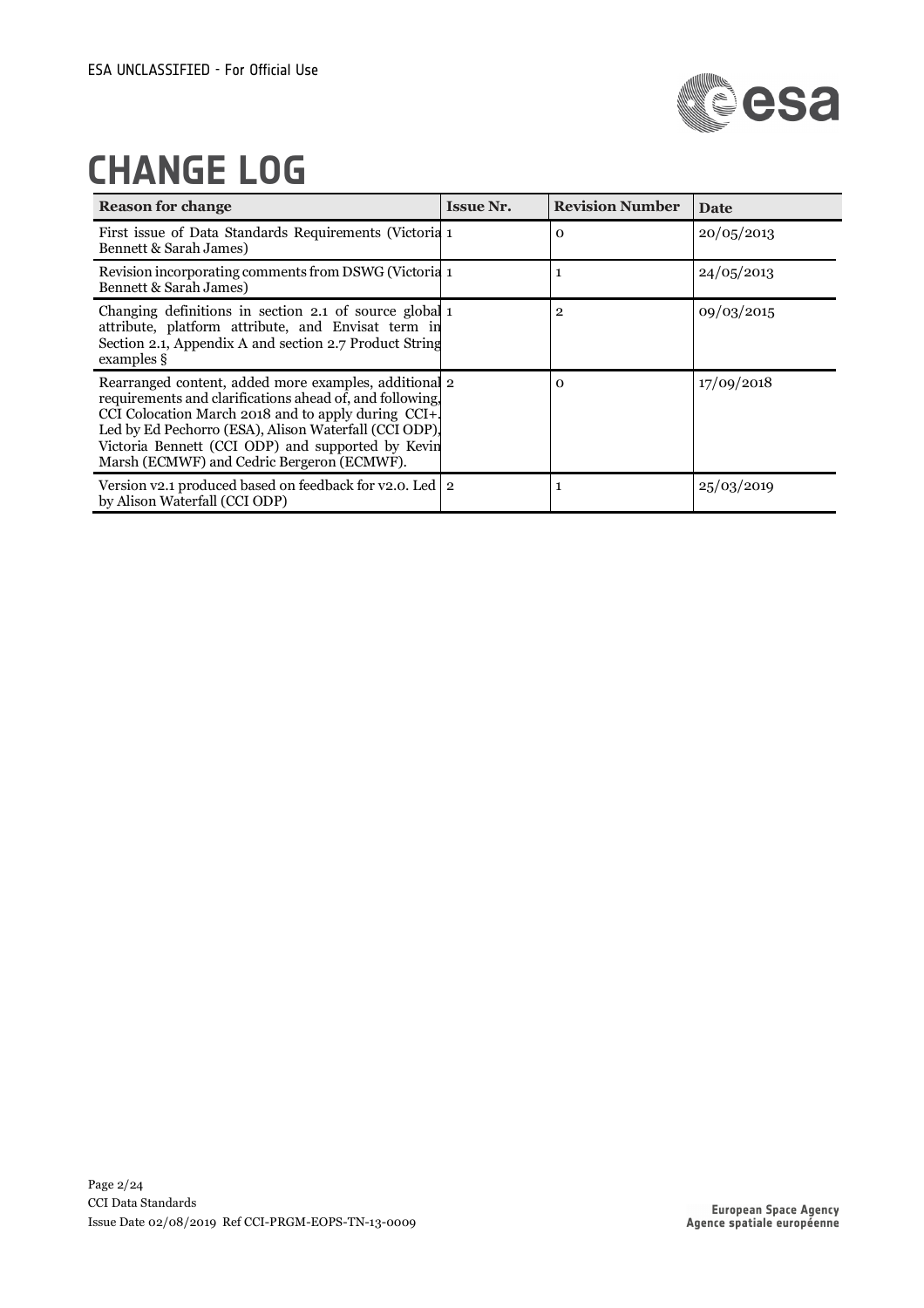

## Table of contents:

| $\mathbf{1}$ |  |
|--------------|--|
| $\mathbf{2}$ |  |
|              |  |
|              |  |
|              |  |
|              |  |
|              |  |
|              |  |
|              |  |
|              |  |
|              |  |
|              |  |
|              |  |
|              |  |
|              |  |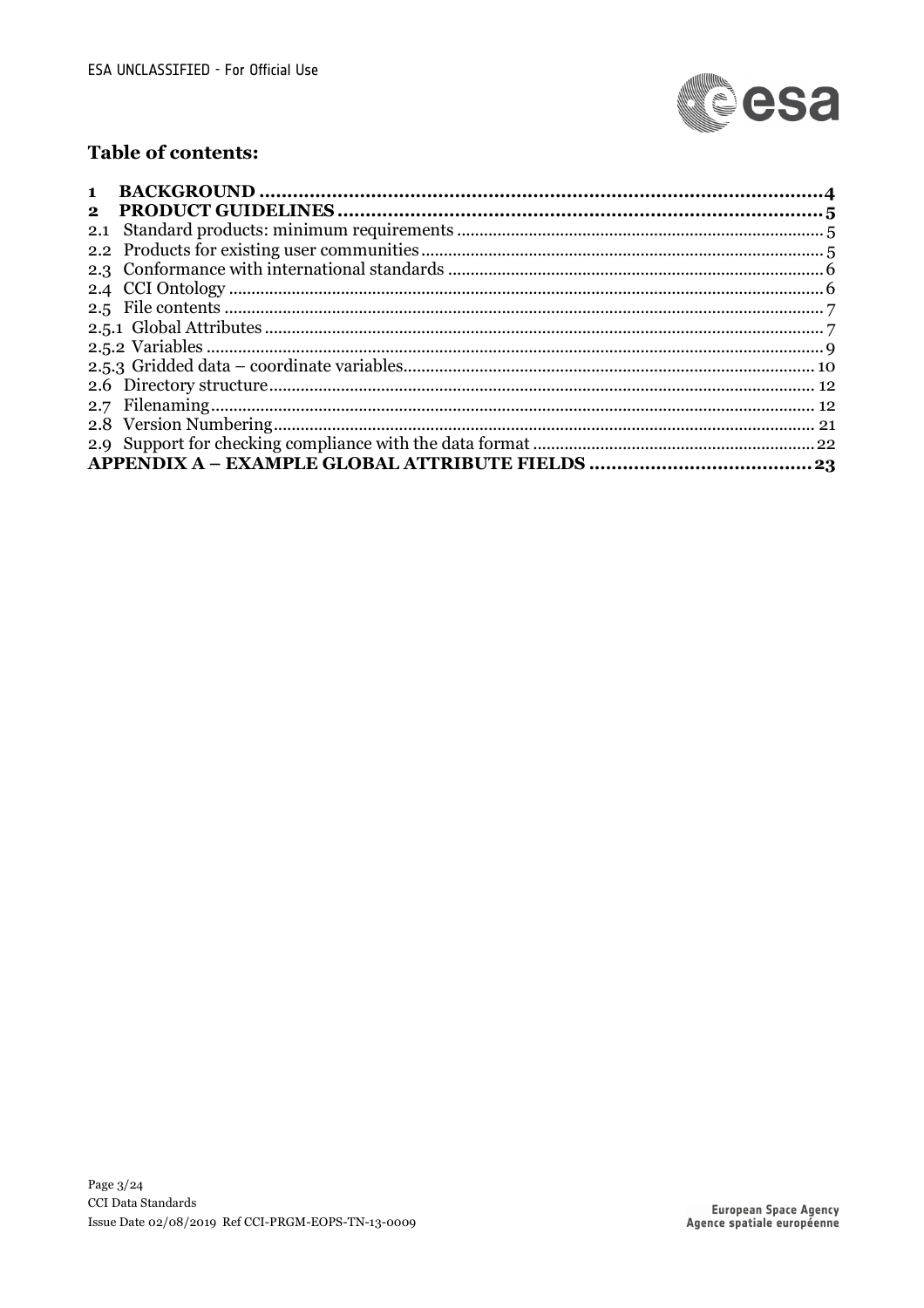

## **1 BACKGROUND**

The ESA Climate Change Initiative (CCI) is a programme which is generating a set of validated, errorcharacterised, Essential Climate Variables (ECVs) from existing satellite observations. The CCI Programme was launched in 2009 and initially consisted of thirteen Projects, each addressing a particular ECV, and CMUG, the Climate Modelling User Group. CCI+ will begin in 2018, building on this earlier work and introducing a further set of ECV's. This has provided the opportunity to revise the data standards outlined in this document in the light of the experience of the earlier phases of the CCI programme.

This document is based on the "Guidelines for Data Producers – CCI Phase 1"1 , and the subsequent "Data Standards Requirements for Data Producers"2. The motivation and content for these documents came from the first CCI collocation meeting in September 2011, subsequent discussions at the CCI collocation meeting, the CCI integration meetings and within the Data Standards Working Group.

This document provides the minimum requirements to CCI data producers to ensure consistency between output products from the CCI projects. The requirements in this document are intended to apply to all CCI projects in CCI+.

In case of new developments (e.g. due to evolving user requirements, international standards and formats), these requirements may still evolve during the course of the programme. Any updates will only be made after discussion with, and agreement in the CCI Data Engineering Working Group.

The overall aim of these standards is to make the CCI datasets as widely usable as possible, in user communities outside the existing ones. Using common formats and a number of agreed and consistent metadata conventions will facilitate this. Further help and advice on data formatting and support for checking compliance with these standards is available from the CCI Open Data Portal, and CCI Projects are encouraged to liaise with the Portal when developing their data formats.

#### CCI Sustainability

Version 2.0 of the CCI Data Standards is the first edition of the standards developed with the support of the European Centre for Medium-Range Weather Forecasts (ECMWF). A number of CCI datasets have served as input to, and evolved under, ECMWF implementation of the Copernicus Climate Change Service (C3S). The cooperation between the ESA Climate Office and ECMWF/C3S on the CCI Data Standards, from v2.0 onwards, optmises the sustainability of CCI datasets beyond the CCI programme, and facilitates their use and further development by ECMWF/C3S.

In addition, CCI Data Standards v2.0 supports a complementary activity between the ESA Climate Office and ECMWF/C3S on climate data interoperability, following CCI Toolbox Iteration Review Meeting 9 (IRM9) on 20 June 2018 participated by ECMWF/C3S : the development of a proof-ofconcept data link between the (ESA) CCI Toolbox API and the (C3S) CDS API.

 <sup>1</sup> CCI-PRGM-EOPS-TN-11-0003, issue 4, revision 1, May 2013

<sup>2</sup> CCI-PRGM-EOPS-TN-13-0009, issue 1, revison 2, March 2015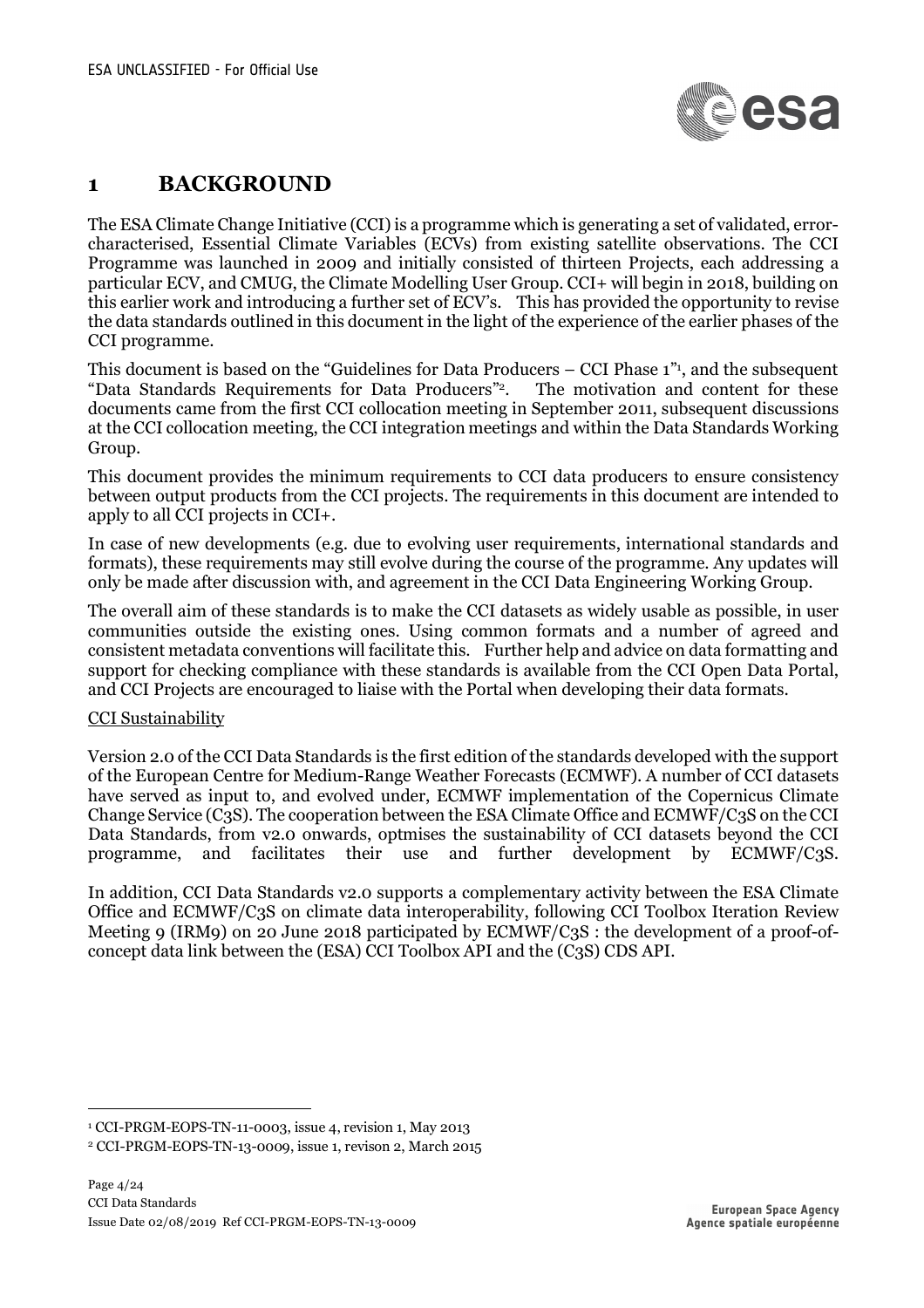

## **2 PRODUCT GUIDELINES**

## **2.1 Standard products: minimum requirements**

All CCI projects shall produce data according to the following minimum requirements for data products:

|       | CCI projects shall produce data according to the CCI Data Standards Requirements:                |
|-------|--------------------------------------------------------------------------------------------------|
|       | Produced in netCDF-4 (classic) format <sup>3</sup><br>a.                                         |
| $R-1$ | b. Conform with the CF (Climate and Forecasting) convention <sup>4</sup> (currently version 1.7) |
|       | CF standard names used for the main variables<br>$c_{\cdot}$                                     |
|       | Include the global attributes listed in section 2.5.1 below<br>d.                                |
|       |                                                                                                  |

For netCDF-4 (classic) format, the mode must be set to NC\_CLASSIC\_MODEL, but compression can be invoked.

If netCDF-4 cannot be used (e.g. user tools not yet mature enough), data may be produced in netCDF-3 format.

It is recommended that chunking of the datasets be considered when writing to NetCDF, particularly in case of compression5. The appropriate chunking to use will however depend on the intended uses of the product. If specified, it is recommended that the chunk size is an integer fraction of the respective dimension (i.e. that there are no smaller chunks at a border).

## **2.2 Products for existing user communities**

It is understood that existing user communities require data in specific formats that are not in all cases compatible with the requirements in this document (e.g. GeoTiff, shape files).

Projects producing such files in other formats are required to follow these requirements as far as possible in terms of filenaming and metadata for their non-standard data, and to produce a standardised, netCDF format dataset, in addition to their domain specific datasets.

## R-2

Projects who have commitments to produce data in other formats, shall do this **in addition** to the standardized products, and shall ensure these products **comply as much as possible** to the CCI Data Standards (e.g. filenames, metadata)

 <sup>3</sup> http://www.unidata.ucar.edu/software/netcdf/

<sup>4</sup> http://cfconventions.org/latest.html

<sup>5</sup> https://www.unidata.ucar.edu/blogs/developer/entry/chunking\_data\_why\_it\_matters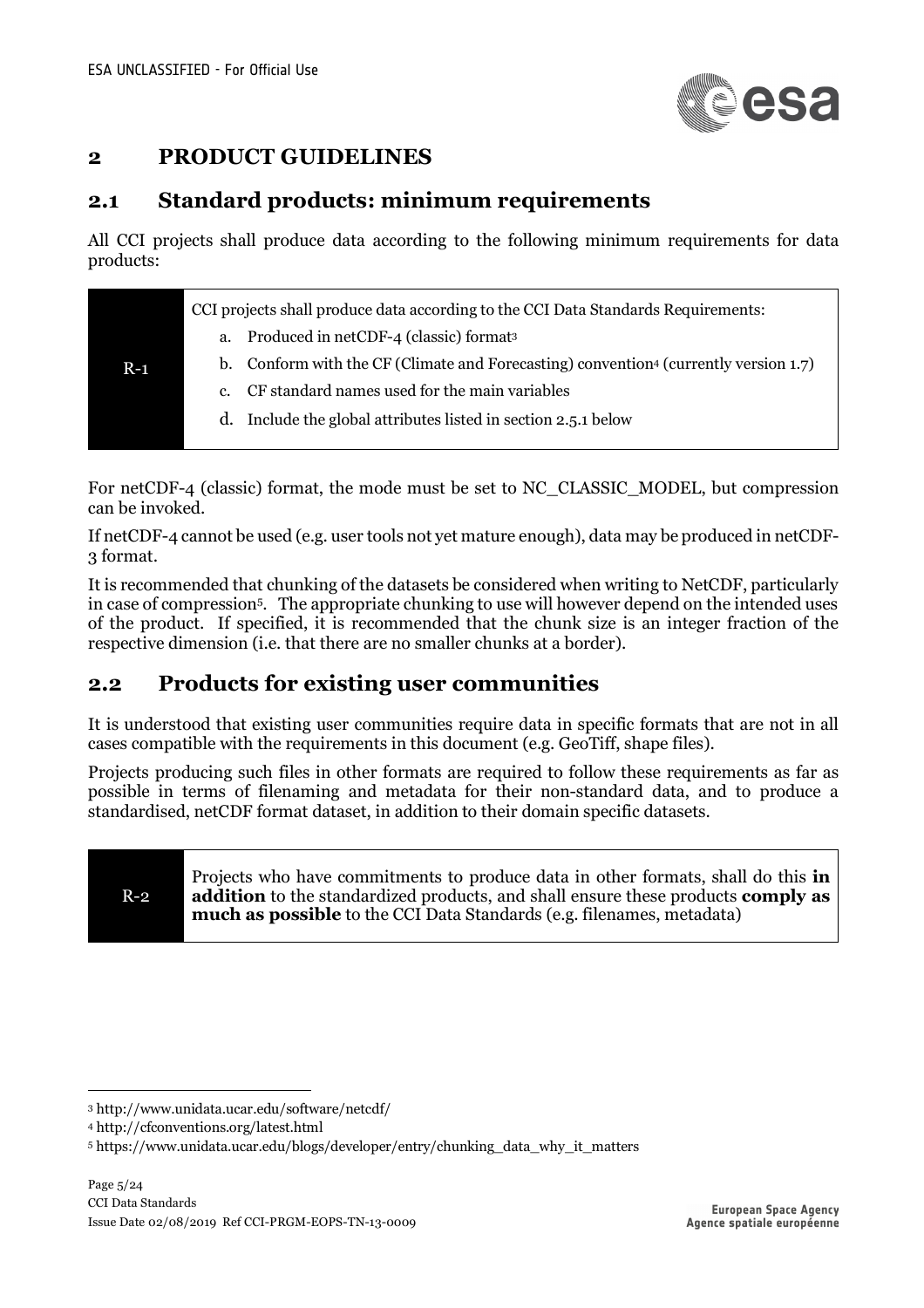

## **2.3 Conformance with international standards**

The choice of CF and ACDD<sup>6</sup> conventions for CCI data products ensures it will be possible to extract the metadata from the files to a number of standard metadata formats, e.g. ISO19115, FGDC, etc, as required by data discovery systems.

Within the CF-convention there are still areas where there are ongoing discussions, for example, in the representation of swath data under CF (see, for example, ongoing discussions in CF-satellite community http://www.unidata.ucar.edu/mailing\_lists/archives/cf-satellite/ ). CCI data producers who are producing such data products are strongly encouraged to engage with this community to progress the development of CF conventions for satellite swath data, either directly or via the Data Engineering Working Group, which can provide coordination for discussions with the CF-community

| $R-3$ |  | standards they require for satellite data |  |  |  |  |  | CCI Data Producers shall engage with the CF community to help develop the |  |  |  |  |
|-------|--|-------------------------------------------|--|--|--|--|--|---------------------------------------------------------------------------|--|--|--|--|
|-------|--|-------------------------------------------|--|--|--|--|--|---------------------------------------------------------------------------|--|--|--|--|

The INSPIRE (Infrastructure for Spatial Information in the European Community) directive requires INSPIRE compliant discovery metadata to be generated for geospatial datasets that are within scope of the directive, which covers a broad range of environmental themes. All data products that are held in the CCI Open Data Portal will have INSPIRE compliant metadata records created by the Data Portal team7 (see, for example:

https://csw-

cci.ceda.ac.uk/geonetwork/srv/eng/catalog.search;jsessionid=3F06A64C519329DA3DAB303F8AB 0D066#/metadata/3628cb2fdba443588155e15dee8e5352 ).

#### R-4

The CCI projects shall ensure that INSPIRE compliant metadata records are created for each dataset held in the CCI Open Data Portal, by providing the required information to the CCI Open Data Portal Team.

## **2.4 CCI Ontology**

To ensure consistency where the same global attributes apply to several ECVs, and to avoid different terms being used for the same thing, relevant terms have been gathered in an ontology, defining the CCI entities and the relationship between those entities, including :

- project
- platform
- sensor
- institution

The CCI Ontology is available online on the ESA CCI website at cci.esa.int/working-groups.

6Attribute Convention for Data Discovery

<sup>(</sup>http://wiki.esipfed.org/index.php/Attribute\_Convention\_for\_Data\_Discovery)

<sup>7</sup> In exceptional cases products are held in external sites with agreement from ESA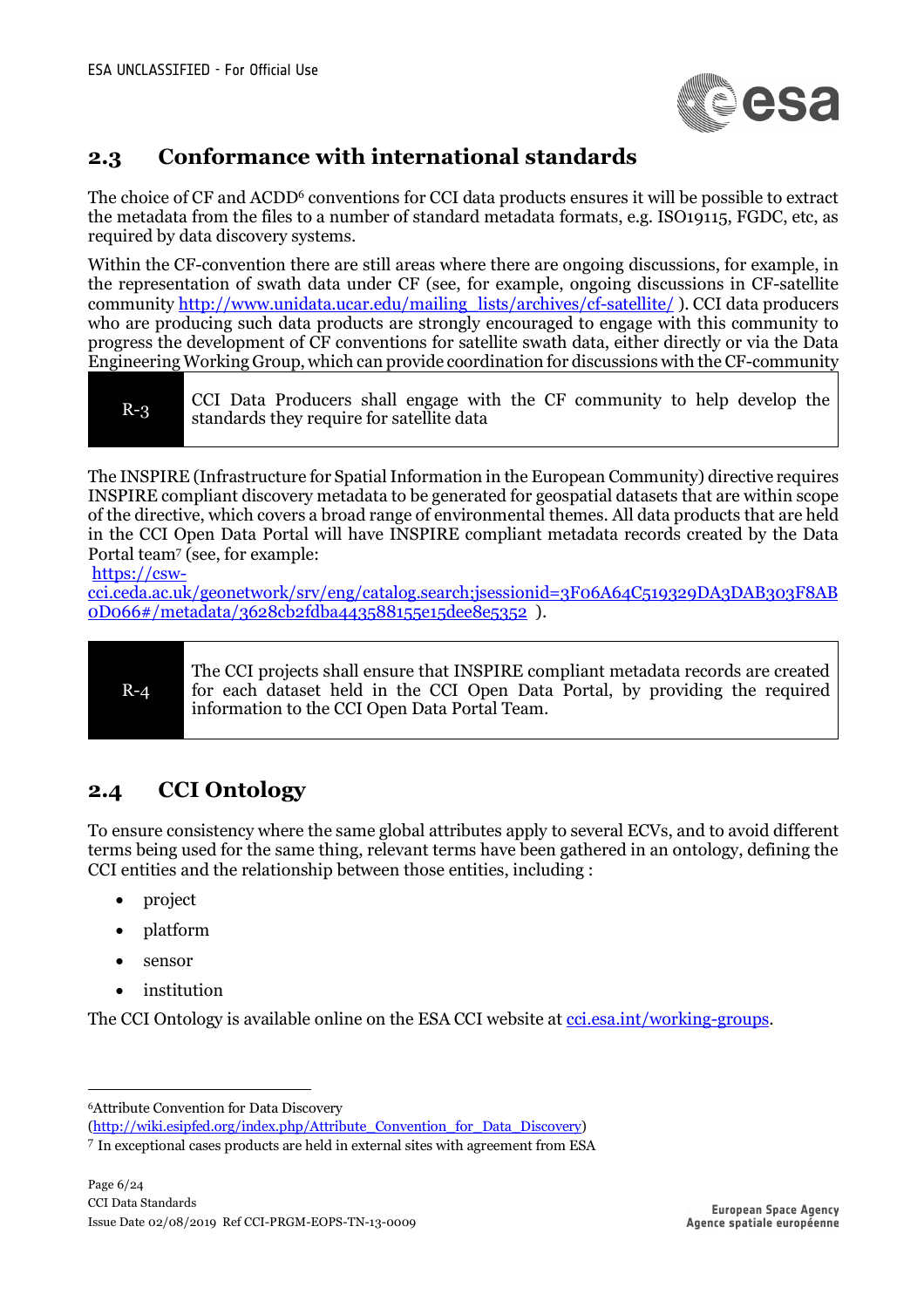

R-5 CCI Data Producers shall use terms from the CCI vocabulary tables in the netCDF global attributes, or if terms are missing they shall request that they are added to the tables.

## **2.5 File contents**

### *2.5.1 Global Attributes*

The following section outlines which global attributes shall be included in the files. Example content for these attributes are given in Appendix A. For consistency, CCI output netCDF files shall include these global attributes to provide usage information about the data:

- a. title (succinct description of the dataset)
- b. institution (where the data was produced, use names from CCI common vocabulary)
- c. source (original data source(s), e.g. MERIS RR L1B version 4.02) Multiple source datasets and ancillary datasets used, with their DOI if available, as a free-text, comma-separated list)
- d. history (processing history of dataset)
- e. references (references to algorithm, ATBD, technical note describing dataset)
- f. tracking id (a UUID (Universal Unique Identifier) value)<sup>8</sup>
- g. Conventions (the CF Version)
- h. product\_version (the product version of this data file (see section 2.8))
- i. format\_version (the CCI data format used e.g. "CCI Data Standards v2.0")

Discovery metadata allows information about the data to be harvested into catalogues and data federations. For dataset discovery, the netCDF attributes recommended in http://wiki.esipfed.org/index.php/Attribute\_Convention\_for\_Data\_Discovery shall be included in addition to the attributes listed above:

- j. summary (a paragraph describing the dataset)
- k. keywords (a comma separated list of key words and phrases)
- l. id
- m. naming authority (the combination of the naming authority and the id should be a globally unique identifier for the dataset)
- n. keywords\_vocabulary (if you are following a guideline for the words/phrases in your "keywords" attribute, put the name of that guideline here)
- o. cdm\_data\_type (the THREDDS data type appropriate for this dataset)
- p. comment (miscellaneous information about the data)
- q. date\_created (the date on which the data was created)

 <sup>8</sup> The unique tracking ID allows files to be referenced, and linked up to processing description, input data, documentation, etc. The software to generate the UUID can be downloaded from : http://www.ossp.org/pkg/lib/uuid/ and CCI shall use version 4 (random number based) for consistency with CMIP5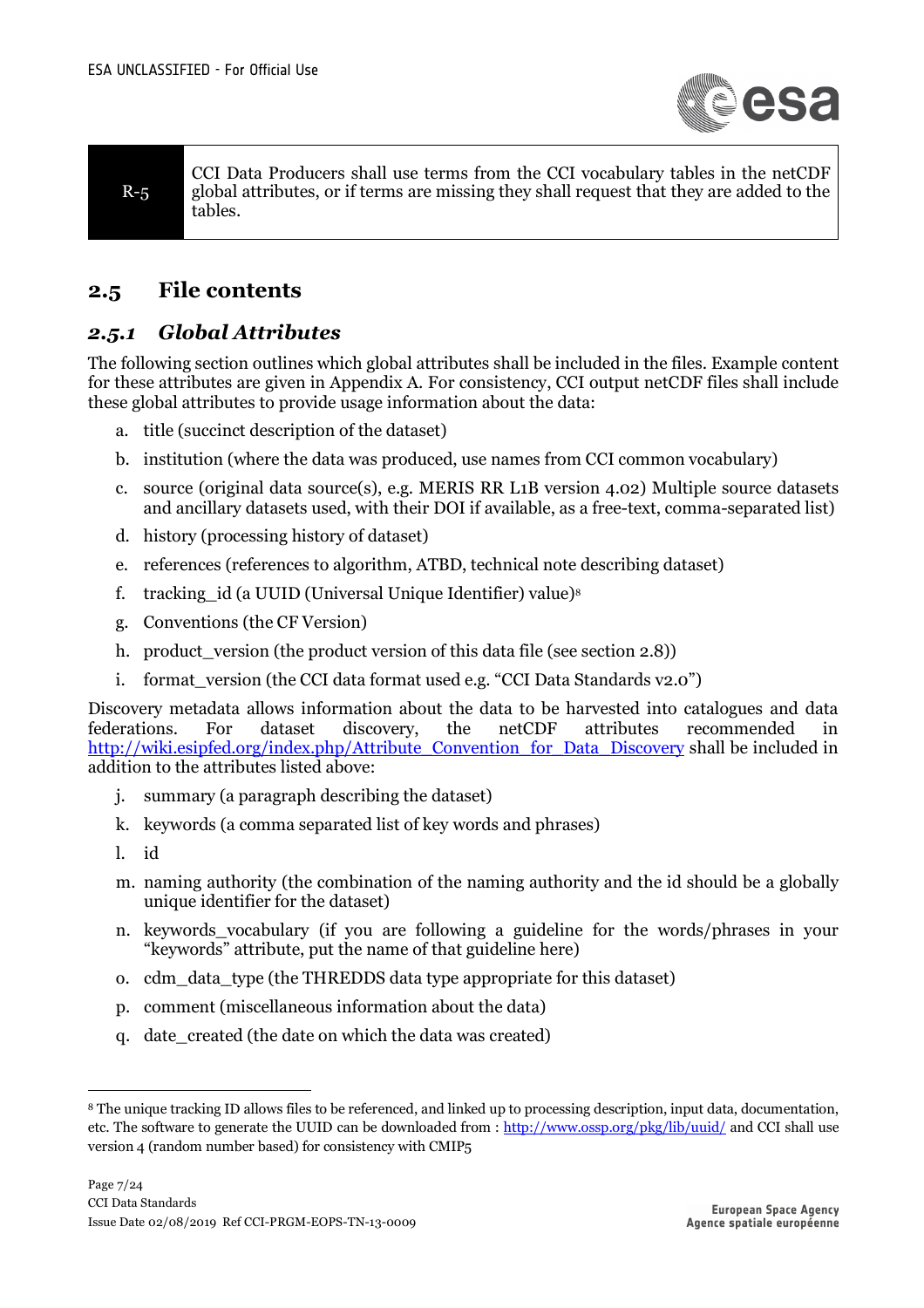

- r. creator\_name
- s. creator url
- t. creator email
- u. project (the scientific project that produced the data: "Climate Change Initiative European Space Agency")
- v. geospatial lat  $min$  (decimal degrees north, range -90 to +90)
- w. geospatial lat max (decimal degrees north, range  $-90$  to  $+90$ )
- x. geospatial\_lon\_min (decimal degrees east, range -180 to +180)
- y. geospatial\_lon\_max (decimal degrees east, range -180 to +180)
- z. geospatial\_vertical\_min (assumed to be in metres above ground unless geospatial\_vertical\_units attribute defined otherwise)
- aa. geospatial\_vertical\_max (assumed to be in metres above ground unless geospatial\_vertical\_units attribute defined otherwise)
- bb. time\_coverage\_start (format yyyymmddThhmmssZ)
- cc. time\_coverage\_end (format yyyymmddThhmmssZ)
- dd. time\_coverage\_duration (should be an ISO8601 duration string)
- ee. time\_coverage\_resolution (should be an ISO8601 duration string). For L2 data on the original satellite sampling it is acceptable to use 'satellite\_orbit\_frequency'
- ff. standard\_name\_vocabulary (the name of the controlled vocabulary from which variable standard names are taken)
- gg. license (describe the restrictions to data access and distribution)

The following CCI project specific attributes shall be included in the files:

- hh. platform (satellite name, e.g. Envisat; use names from CCI common vocabulary list. Separated by commas if more than one, and use angled brackets for a platform series, eg. 'Envisat, NOAA-<12,14,16,17,18>, Metop-A')
- ii. sensor (sensor name, e.g. AATSR, use names from CCI common vocabulary. Separated by commas if more than one )
- jj. spatial\_resolution (a string describing the approximate resolution of the product. For example, "1.1km at nadir")
- kk. key\_variables (a comma separated list of the key primary variables in the file i.e. those that have been scientifically validated, and are appropriate for display in the CCI Open Data Portal and CCI Toolbox)

For gridded (level3/level4) data on a regular lat/lon grid, the following attributes shall be included in the files (not compulsory for level2 data, or data on other grids, e.g. polar stereographic) :

- ll. geospatial\_lat\_units
- mm. geospatial lon units
- nn. geospatial\_lon\_resolution
- oo. geospatial\_lat\_resolution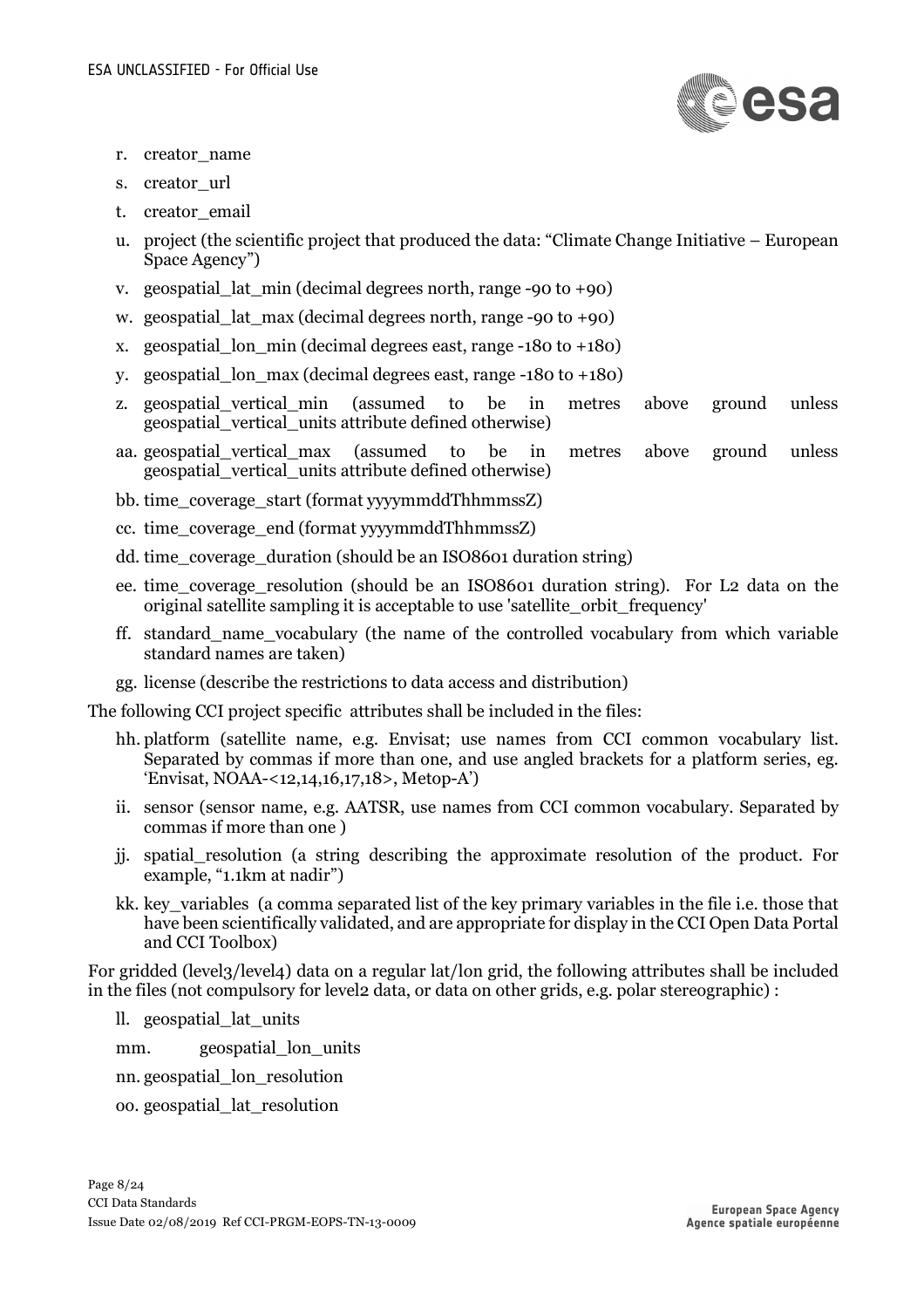

Projects are free to include any number of additional attributes which are specific to their domain or user community, or for compatability with other external initiatives e.g. Copernicus C3S.

#### *2.5.2 Variables*

Variables should be stored in the NetCDF file in conformance with the CF-convention (http://cfconventions.org/) and using the standard name attribute where appropriate. Where an existing standard name exists this should be included as an attribute on the variable. Where a standard name does not exist, or has not yet been accepted by CF, it should be omitted from the file. Data producers are strongly encouraged to submit new standard names for inclusion in CF as appropriate.

In addition the following should be considered:

- a. The key primary variables in the file (i.e. those that are scientifically validated, and for instance, are appropriate for visualisation through the CCI Portal and Toolbox), shall be identified by the use of the 'key\_variables' global attribute. This should be in the form of a comma separated list.
- b. Ancillary and coordinate variables should also be identified as specified in the CF conventions4:
	- o Ancillary variables such as uncertainty or quality flags should be identified by the 'ancillary variables' attribute of the related primary variable. Ancillary variables that are required to correctly interpret a key primary variable must be identified in this way. (Section 3.4 of CF-1.7 conventions document)
	- o Coordinate variables are identified as those with the same name as the corresponding dimensions, whilst related auxiliary coordinate variables can be identified using the 'coordinates' attribute of a variable (Section 4 and 5 of CF-1.7 conventions document)
- c. For each variable, the attributes 'valid\_range' (or alternatively 'valid\_min','valid\_max') and 'actual\_range' shall be provided, if appropriate.
	- o The 'valid\_range' should define the expected valid range of the variable. Under the CFconvention, values outside this range are treated as missing data.
	- $\circ$  The 'actual range' provides the actual range of the data within the file, within the limits of the valid range.
- d. Where quality flags are included, it is recommended that a value of '0' (the number zero) or no bits set is taken to indicate good quality data.
- e. For variables with a defined colour table (e.g. for land cover classes), this colour mapping information shall be included in the NetCDF file.

In addition, to allow the datasets to be best displayed through the CCI Open Data Portal and CCI Toolbox, display information are requested to be provided for the variables e.g. a recommended colour bar and display min/max. Such information could be included in the comment attribute of the respective variables, or alternatively could be provided outside of the data file, directly to the CCI Open Data Portal.



The key primary variables in the file and their related ancillary variables (e.g. uncertainty) shall be identified, and the range of their expected values shall be indicated.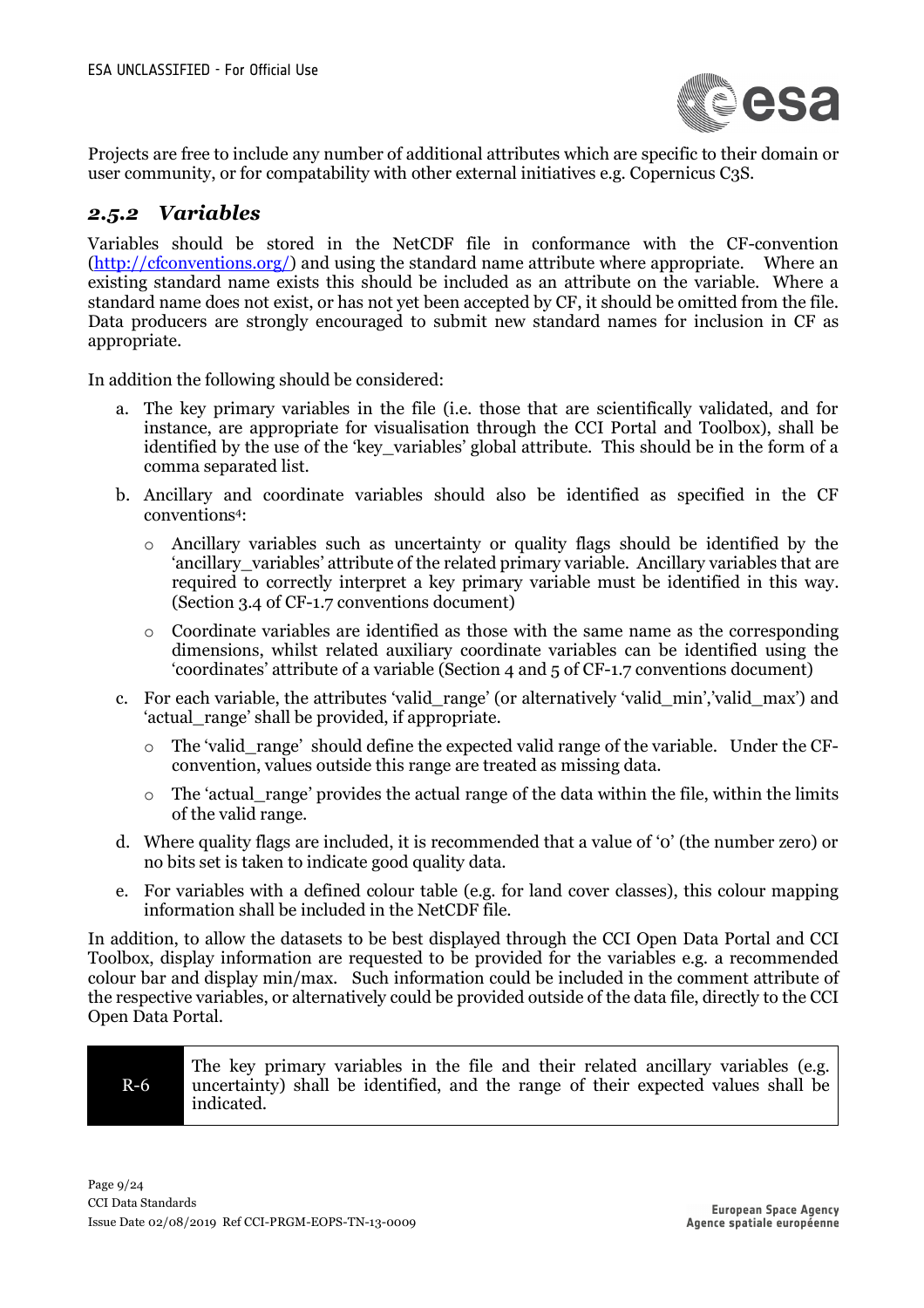

Example of including variables and corresponding attributes in the file :

```
 float variable1(time, lat, lon) ;
                    variable1:long name = "a longer descriptive name of variable" ;
                    variable1:standard name = "CF standard name here" ;
                    variable1:units = "unit from UDUNITS" ;
                    variable1: valid range = 0f,10f ;
                    variable1: actual range = 1f,9f ;
                    variable1:anciliary variables = 'variable1 uncertainty variable1 flag' ;
         float variable1 uncertainty(time, lat, lon) ;
                variable1:long name = " uncertainty associated with variable1" ;
                    variable1:units = "unit from UDUNITS" ;
            byte variable1 flag(time, lat, lon) ;
                     variable1_flag:long_name = "example flag associated with variable1" ;
                    variable1 flag:standard name = "status flag" ;
                    variable1 flag: FillValue = -128b ;
                    variable1 flag:valid range = 0b, 2b ;
                    variable1 flag:flag values = 0b,1b,2b ;
                    variable1 flag:flag meanings = "meaning1 meaning2 meaning3" ;
   //global attributes:
                     :key_variables = "variable1" ;
NB. in this example if variable1 flag is a quality flag then 0b should correspond to the best quality
data.
```
## *2.5.3 Gridded data – coordinate variables*

Data products from the CCI which are most likely to be used *outside* the community of EO (Earth Observation) specialists are the global gridded (level3, level4) datasets. To achieve consistency across these ECV products, and enable them to be used and understood by a wide variety of users and tools, including the CCI Open Data Portal and CCI Toolbox, it is important to ensure consistent use of dimensions for variables within the files.

| $R-7$ | For consistency across CCI gridded products, variables shall have, as a minimum, the<br>following dimensions: time, latitude, longitude (or alternative horizontal grid) |
|-------|--------------------------------------------------------------------------------------------------------------------------------------------------------------------------|
|-------|--------------------------------------------------------------------------------------------------------------------------------------------------------------------------|

- 1. The dimensions time, latitude and longitude of a netCDF variable shall have an associated time, latitude and longitude coordinate variable
	- o A coordinate variable is defined in the cf-convention as a one dimensional variable with the same name as its dimensions (e.g. time(time), lat(lat),lon(lon), and it is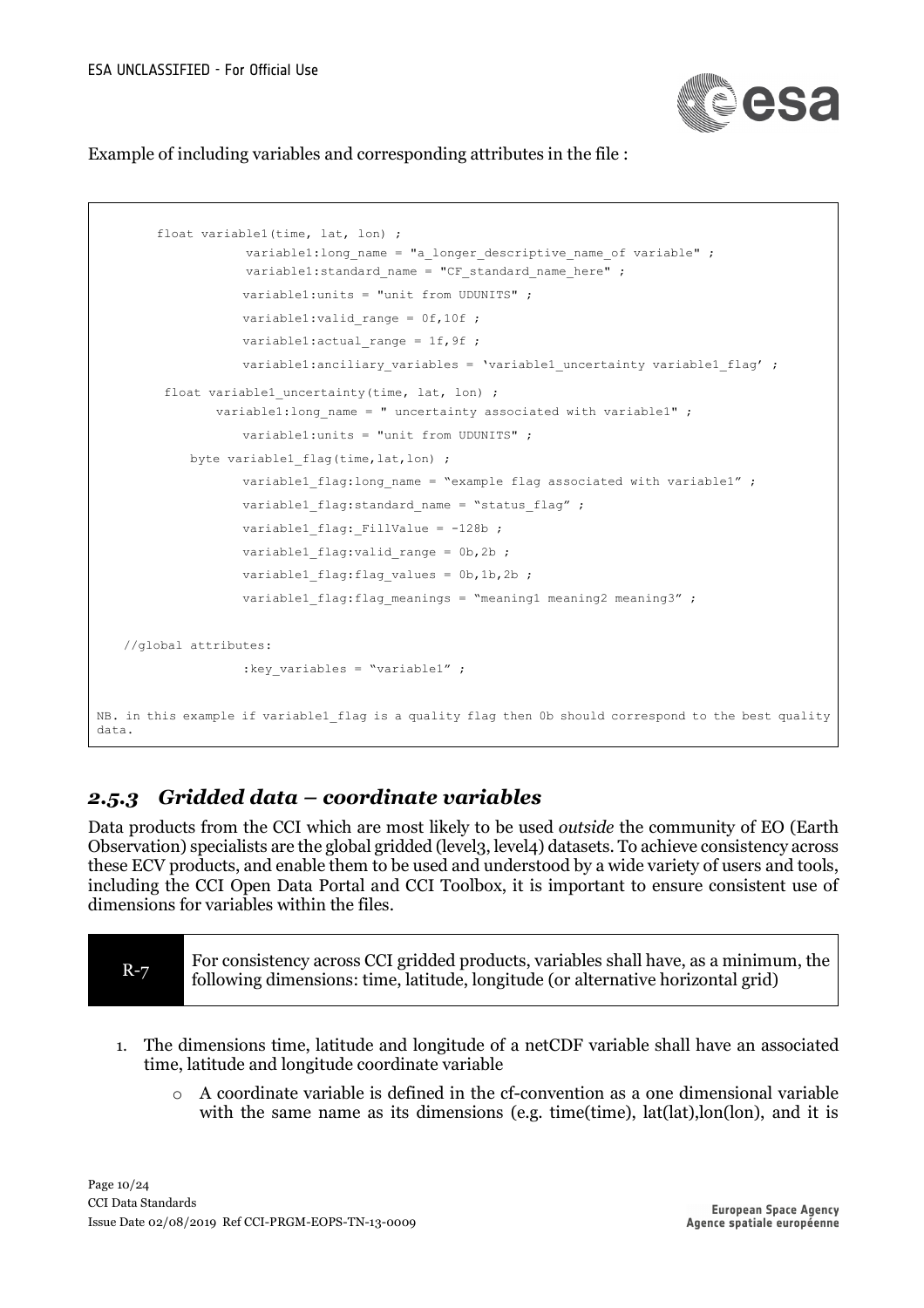

defined as a numeric data type with values that are ordered monotonically. Missing values are not allowed in coordinate variables.

- 2. It is recommended that latitude and longitude values from -180 to 180 are used.
- 3. All products shall have a time dimension, even if there is only a single timestep within an individual file. This is recommended to have be of dimension = 'UNLIMITED'. The corresponding time variable should be an array and not a scalar variable. This allows users to aggregate the data files along the time dimension and facilitates display of the data within the CCI Open Data Portal.
- 4. Horizontal grid dimensions shall also be included.
	- If coordinates other than latitude and longitude are used for the horizontal grid, then, following the cf-conventions, it is required that the true latitude and longitude coordinates be supplied via the coordinates attribute.
	- o The dimensions of any latitude or longitude auxiliary coordinate variable should be the horizontal grid dimensions only (e.g. lat(nx,ny) )Ifit is desired to describe the mapping between the given coordinate variables and the true latitude and longitude coordinates, the attribute grid\_mapping should be used to supply this description. For more information and examples see section 5.6 of CF-1.7.
- 5. For each coordinate variable in a gridded data product, the boundaries of the grid shall be described via the use of boundary variables, as described in section 7.1 of the CF-1.7 conventions document. The boundary variable is linked to the corresponding coordinate variable by the use of the attribute 'bounds', which contains the name of the boundary variable. (see example below)

The GHRSST project (Group for High Resolution Sea Surface Temperature) has developed conventions for non-regular latitude/longitude grids (swath) which have been adopted in the SST community – details and examples are given in the GHRSST Data Specification document9.

Examples can be found in the CF-conventions document and the CF Unidata NetCDF Users' Guide10, and a simple example of CDL for CCI gridded lat/lon data is given here:

```
netcdf CCI_example_grid {
dimensions:
        time = UNLIMITED ;
       lat = 1200;lon = 1200 ;
       nv = 2 ; //number of vertices (to define the grid boundaries)
variables:
        float lat(lat) ;
               lat:standard name = "latitude" ;
                lat:units = "degrees north" ;
               lat: bounds = "lat bnds" ;
         float lon(lon) ;
               lon: standard name = "longitude" ;
               lon:units = "degrees east" ;
               lon:bounds = "lon bnds" ;
         double time(time) ;
```
9 See https://www.ghrsst.org/documents/q/category/gds-documents/

<sup>&</sup>lt;sup>10</sup> https://www.unidata.ucar.edu/software/netcdf/docs/user\_guide.html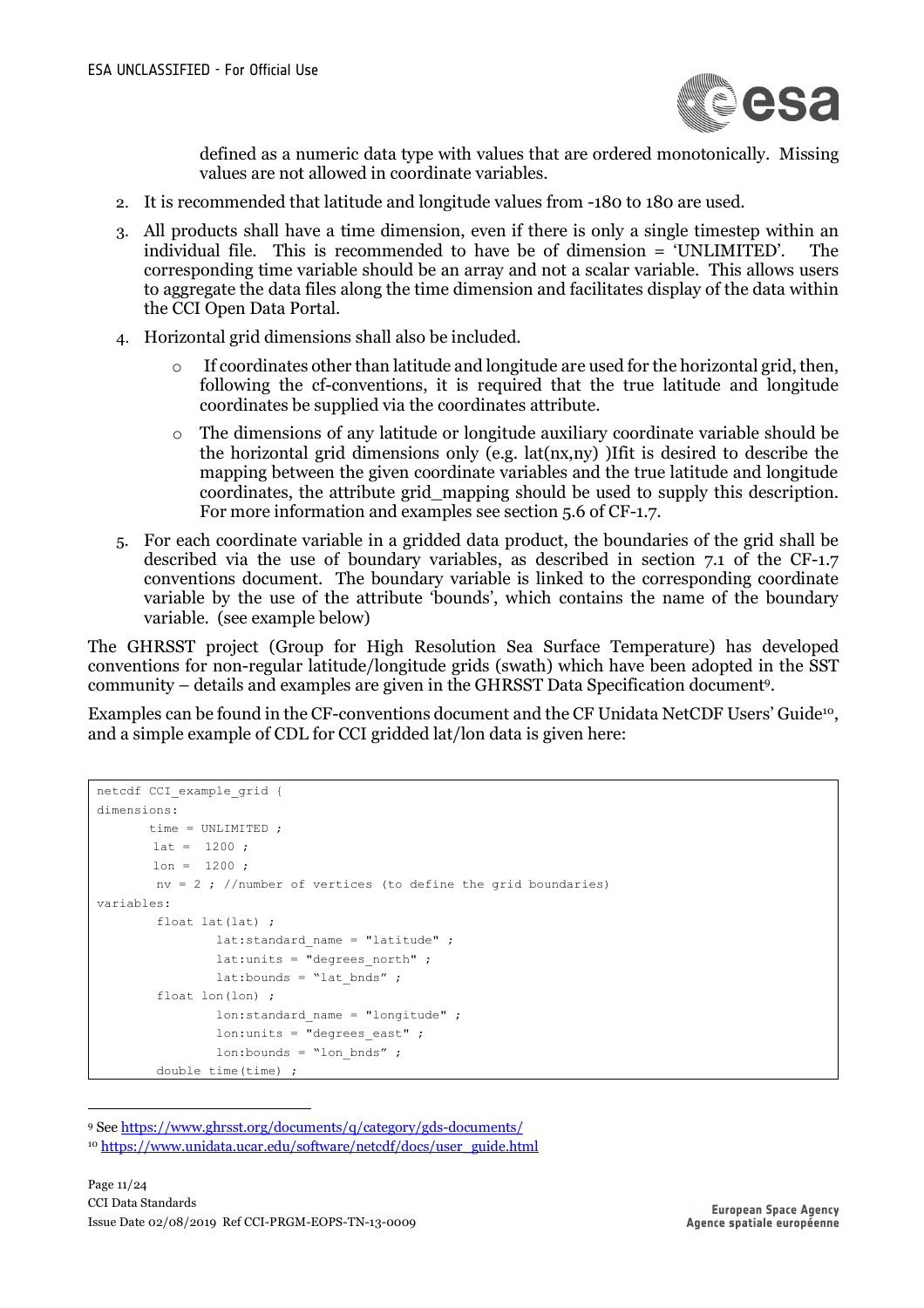

```
time: standard_name = "time" ;
         time:units = "seconds since 1970-01-01 00:00:00 0:00" ;
         time:bounds = "time_bnds" ;
float lat bnds(lat,nv)
float lon bnds(lon,nv)
double time bnds (time, nv)
float ecv variable(time, lat, lon) ;
        ecv variable: long name = "a longer descriptive name of the variable" ;
        ecv variable: standard name = "CF standard name here" ;
            ecv_variable:units = "unit from UDUNITS" ;
            ecv variable:valid range = 0f,10f ;
            ecv variable: actual range = 1f, 9f ;
```
## **2.6 Directory structure**

A common CCI directory structure has been defined.

| $R-8$ | CCI Data Producers shall use the common directory structure for all output data made<br>available to users |
|-------|------------------------------------------------------------------------------------------------------------|
|-------|------------------------------------------------------------------------------------------------------------|

If projects need to use a different structure (e.g. due to conflicting requirements of existing user communities), it shall be possible to map to the CCI common structure using symbolic links. The common directory structure is based on suggestions and existing conventions used by CCI teams and is arranged as follows:

```
/<archive_root>/<type>/<version>/<time>/
```
where each  $\langle \dots \rangle$  may itself be complex, e.g.

```
<time> may be <year>/<month> or <year>/<day-in-year> or <year>/<month>/<day>
<archive-root> is /esacci/<cci_project>/
<cci_project> is e.g. <sst> or <aerosol> 
<type> will be different for each ECV, but needs to be defined, and consistent within an ECV
<version> uniquely identifies the version (see Section 2.8)
```
## **2.7 Filenaming**

A common CCI filenaming convention has been developed to simplify access to the project data across the different disciplines involved.

R-9 CCI Data Producers shall use the CCI filenaming convention for all output data made available to users

#### **Overview of CCI Filename Convention**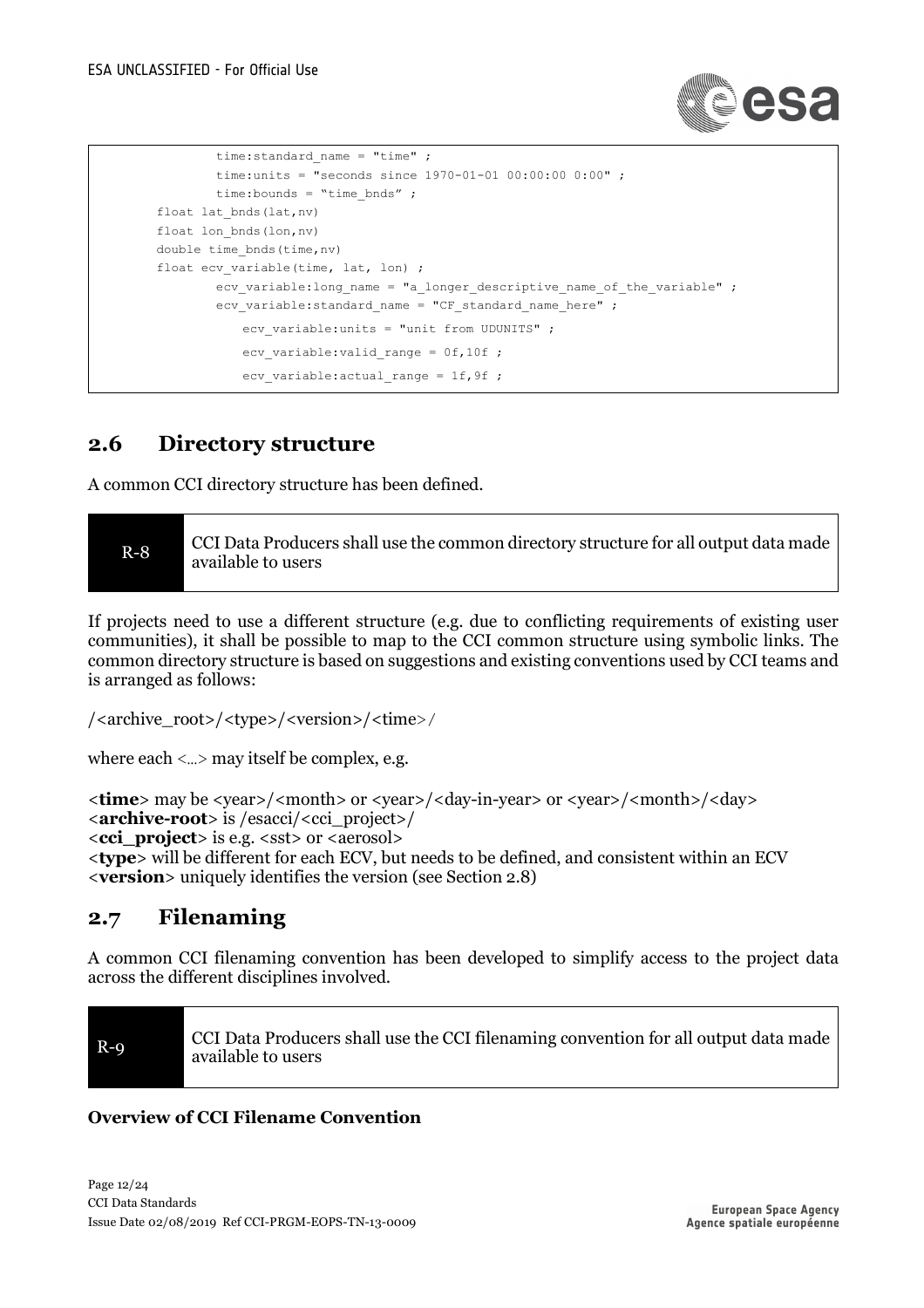

Note that there are two forms that the filename can take:

1. It can begin with the date and time information (which will be digits). This form is compatible with the GHRSST filenaming convention used by Sea Surface Temperature scientists. https://www.ghrsst.org/news/q/date/2011/11/07/ghrsst-data-specification-gds-2-0 revision-4/

Or

2. It can begin with the string 'ESACCI' in which case the date and time information will be in the field immediately before the version information.

#### **Overview form 1**

<Indicative Date>[<Indicative Time>]-ESACCI-<Processing Level>\_<CCI Project>-<Data Type>- <Product String>[-<Additional Segregator>][-v<GDS version>]-fv<File version>.nc

#### **Overview form 2**

ESACCI-<CCI Project>-<Processing Level>-<Data Type>-<Product String>[-<Additional Segregator>]-<IndicativeDate>[<Indicative Time>]-fv<File version>.nc

The fields in the filename convention are:

#### **<Indicative Date>**

The identifying date for this data set.

Format is YYYY[MM[DD]], where YYYY is the four digit year, MM is the two digit month from 01 to 12 and DD is the two digit day of the month from 01 to 31.

The date used should best represent the observation date for the data set. It can be a year, a year and a month or a year and a month and a day.

#### **<Indicative Time>**

The identifying time for this data set in UTC.

Format is [HH[MM[SS]]] where HH is the two digit hour from 00 to 23, MM is the two digit minute from 00 to 59 and SS is the two digit second from 00 to 59.

#### **ESACCI**

This corresponds to RDAC (Regional Data Assembly Centre) in the GHRSST filenaming convention.

#### **<Processing Level>**

| <b>Level</b> | $\leq$ Processing<br>Level> Code | <b>Description</b>                              | <b>Based on</b><br><b>Source</b> |
|--------------|----------------------------------|-------------------------------------------------|----------------------------------|
| Level 0      | L0                               | Unprocessed instrument and payload data at full | <b>GHRSST</b>                    |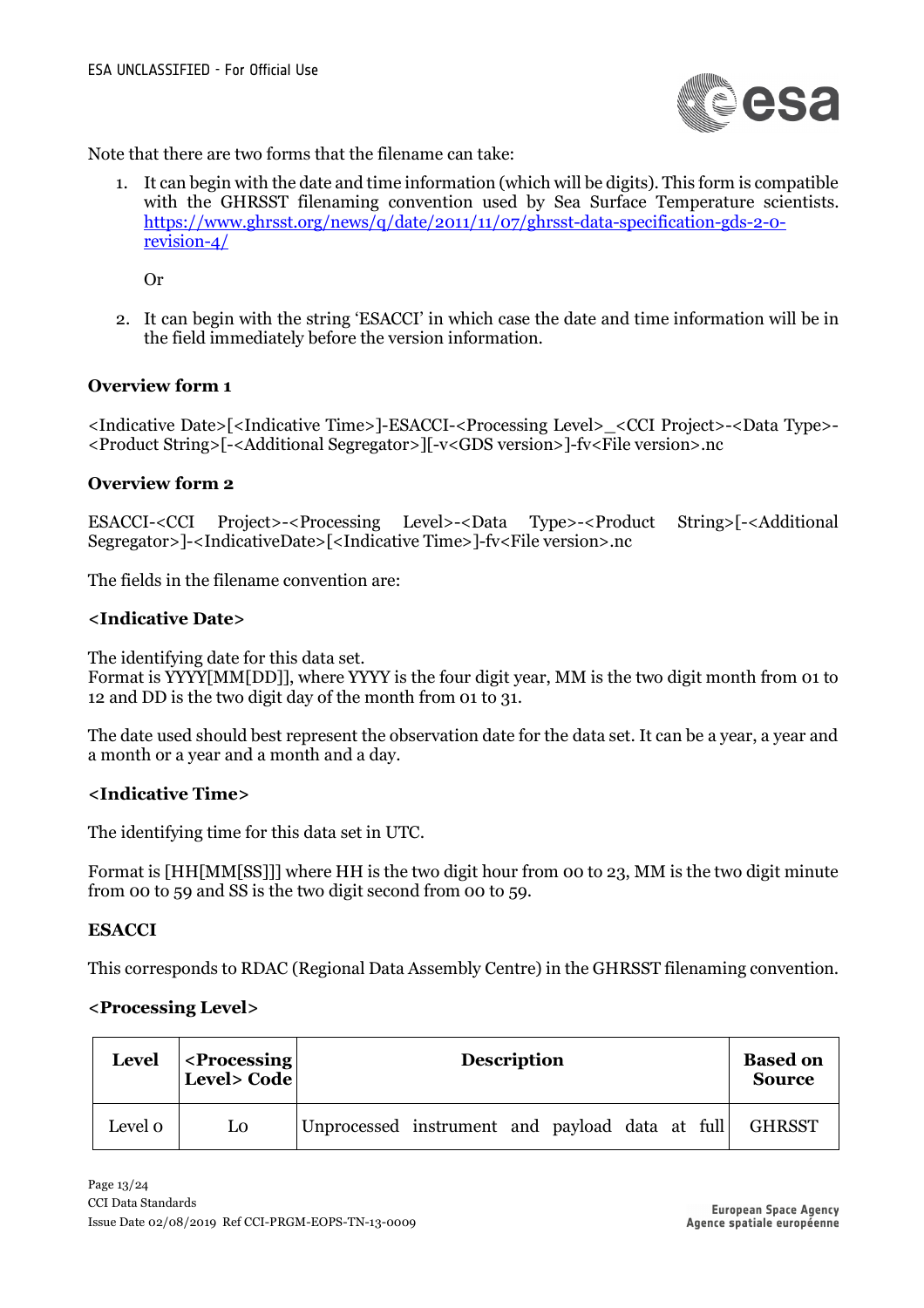

| <b>Level</b>                 | <processing<br><b>Level&gt;</b> Code</processing<br> | <b>Description</b>                                                                                                                                                                                                                                                                   | <b>Based on</b><br><b>Source</b>                                 |
|------------------------------|------------------------------------------------------|--------------------------------------------------------------------------------------------------------------------------------------------------------------------------------------------------------------------------------------------------------------------------------------|------------------------------------------------------------------|
|                              |                                                      | resolution. CCI does not make recommendations<br>regarding formats or content for data at this processing<br>level.                                                                                                                                                                  |                                                                  |
| Level 1A                     | L1A                                                  | Reconstructed unprocessed instrument data at full<br>resolution, time referenced, and annotated with ancillary<br>information, including radiometric and geometric<br>calibration coefficients and georeferencing parameters,<br>computed and appended, but not applied, to Lo data. | <b>GHRSST</b>                                                    |
| Level 1B                     | L1B                                                  | Level 1A data that have been processed to sensor units.                                                                                                                                                                                                                              | <b>GHRSST</b>                                                    |
| Level 1C                     | L <sub>1</sub> C                                     | Level 1b data that have been further processed, e.g. by<br>correcting radiances or by mapping onto a spatial grid,<br>prior to deriving geophysical variables from the data.                                                                                                         | SMOS data<br>products<br>definition<br>and ESACCI<br>discussions |
| Level 2                      | L <sub>2</sub>                                       | environmental variables<br>Retrieved<br>the<br>at<br>same<br>resolution and location as the level 1 source                                                                                                                                                                           | <b>CEOS</b><br>handbook <sup>11</sup>                            |
| Level 2<br>Pre-<br>processed | L2P                                                  | Geophysical variables derived from Level 1 source data<br>at the same resolution and location as the level 1 data,<br>typically in a satellite projection with geographic<br>information. These data form the fundamental basis for<br>higher level CCI products.                    | <b>GHRSST</b>                                                    |
| Level 3                      | $L_3$                                                | Level 2 variables mapped on a defined grid with reduced<br>requirements for ancillary data. Three types of L3<br>products are defined:                                                                                                                                               | <b>GHRSST</b>                                                    |
|                              | $L_3U$                                               | Uncollated (L3U): L2 data granules remapped to a space<br>grid without combining any observations<br>from<br>overlapping orbits.                                                                                                                                                     |                                                                  |
|                              | L3C                                                  | Collated (L3C): Observations combined from a single<br>instrument into a space-time grid.                                                                                                                                                                                            |                                                                  |
|                              | L3S                                                  | Super-collated (L3S): observations combined from<br>multiple instruments into a space-time grid.                                                                                                                                                                                     |                                                                  |

 $^{\rm 11}\rm$ ttp://wiki.ieee-earth.org/@api/deki/files/7/=Handbook\_0802.pdf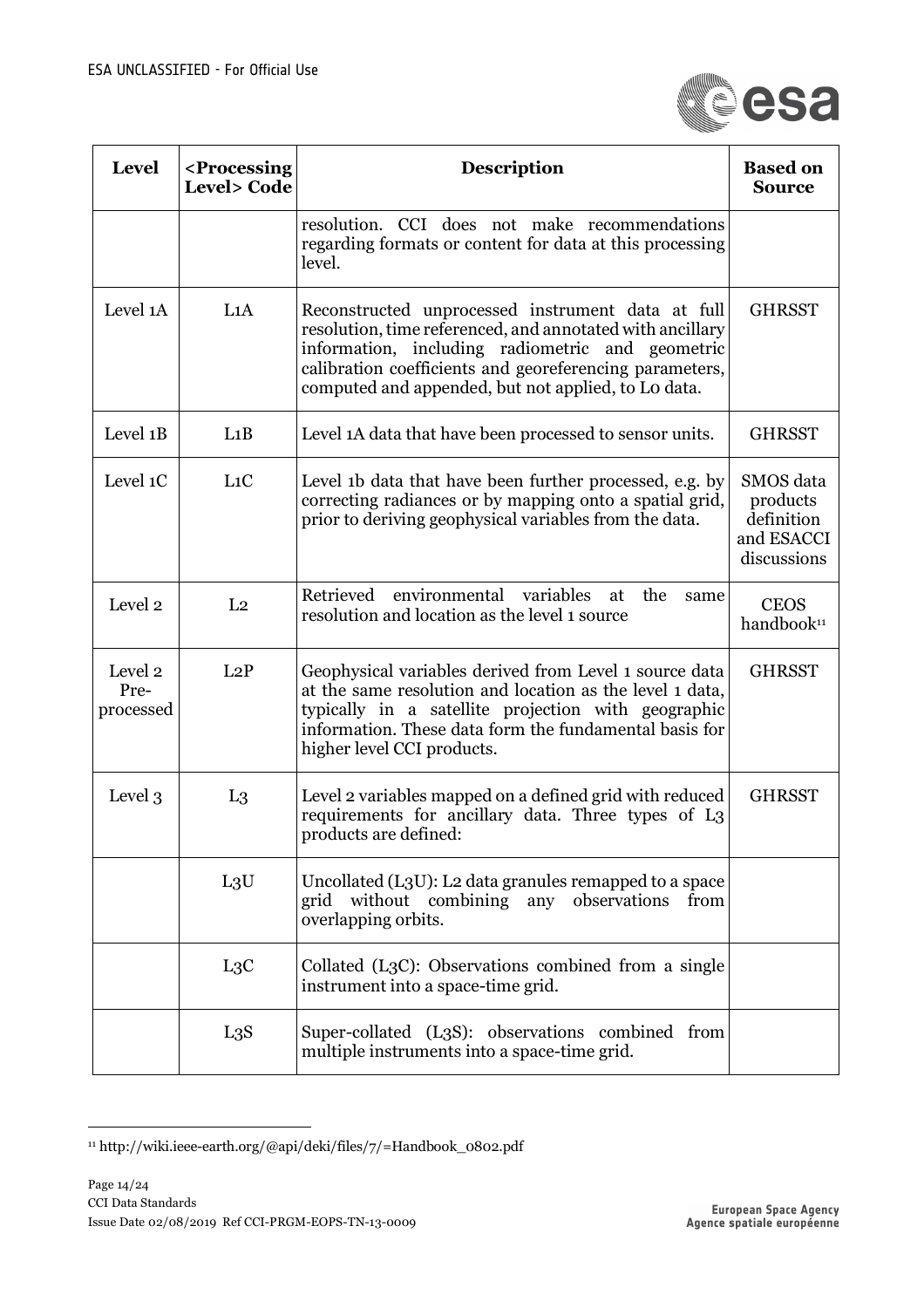

| <b>Level</b> | <processing<br>Level&gt; Code</processing<br> | <b>Description</b>                                                                                    | <b>Based on</b><br><b>Source</b> |
|--------------|-----------------------------------------------|-------------------------------------------------------------------------------------------------------|----------------------------------|
| Level 4      | L4                                            | Data sets created from the analysis of lower level data<br>that result in gridded, gap-free products. | <b>GHRSST</b>                    |
| Indicator    | <b>IND</b>                                    | Indicators derived from satellite data.                                                               | <b>ESACCI</b>                    |

#### **<CCI Project>**

This corresponds to GHRSST in the GHRSST filenaming convention.

| <b>CCI Project</b>          | <cci project=""></cci> |
|-----------------------------|------------------------|
| Aerosol                     | <b>AEROSOL</b>         |
| Antarctic Ice Sheet         | AIS <sup>12</sup>      |
| Cloud                       | <b>CLOUD</b>           |
| Fire                        | <b>FIRE</b>            |
| <b>Greenhouse Gases</b>     | <b>GHG</b>             |
| Glaciers                    | <b>GLACIERS</b>        |
| <b>Ice Sheets Greenland</b> | GIS <sup>12</sup>      |
| <b>Land Cover</b>           | LC                     |
| Ocean Colour                | <b>OC</b>              |
| Ozone                       | <b>OZONE</b>           |
| Sea Ice                     | <b>SEAICE</b>          |
| Sea Level                   | <b>SEALEVEL</b>        |
| Sea Surface Temperature     | <b>GHRSST</b>          |

 $12$  This was formerly part of the Icesheets project and could also have <CCI Project> = ICESHEETS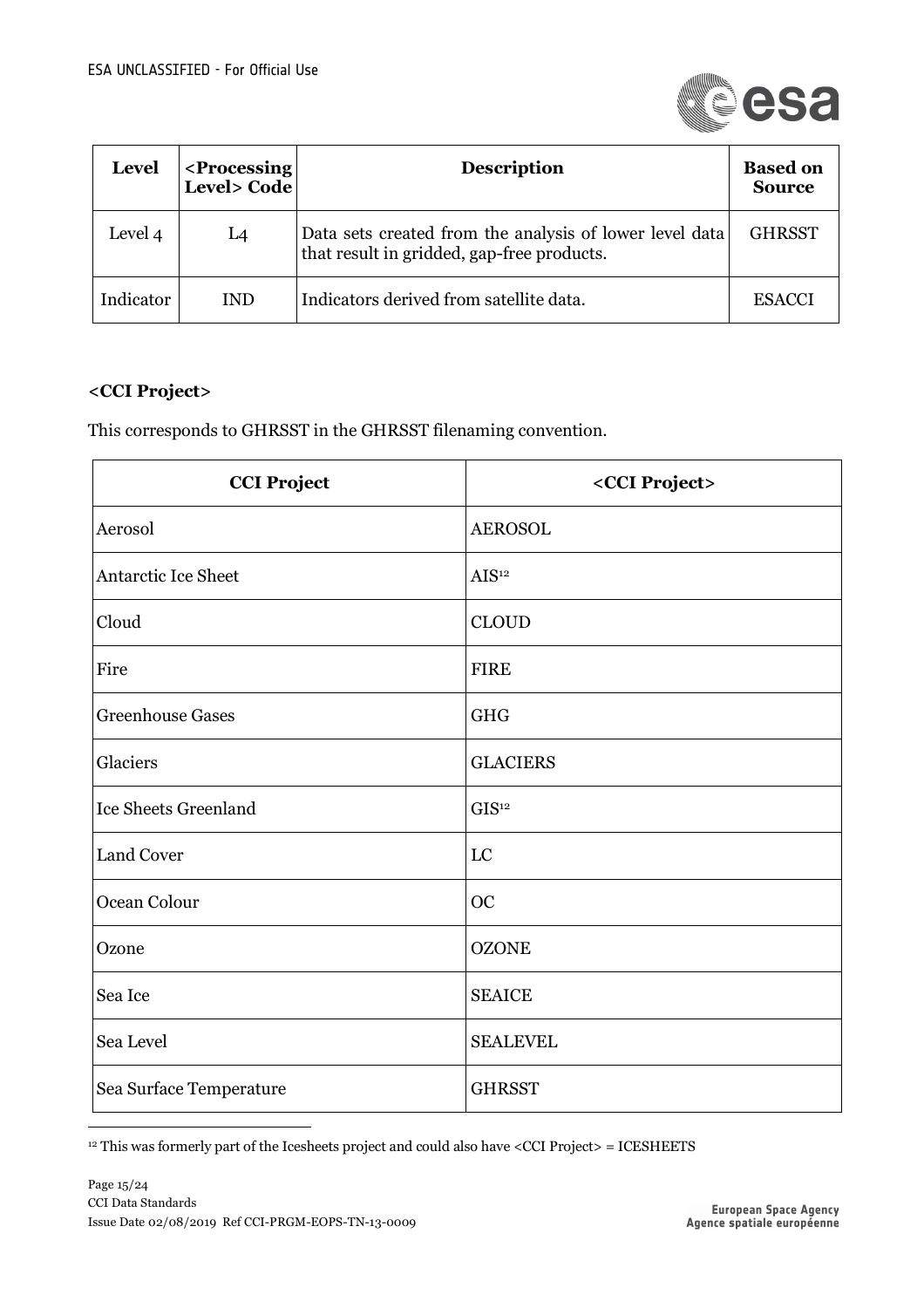

| Soil Moisture                     | <b>SOILMOISTURE</b>       |
|-----------------------------------|---------------------------|
| <b>Biomass</b>                    | <b>BIOMASS</b>            |
| <b>High Resolution Land Cover</b> | <b>HRLC</b>               |
| Lakes                             | <b>LAKES</b>              |
| Land Surface Temperature          | <b>LST</b>                |
| Permafrost                        | <b>PERMAFROST</b>         |
| Salinity                          | <b>SEASURFACESALINITY</b> |
| Sea State                         | <b>SEASTATE</b>           |
| Snow                              | <b>SNOW</b>               |
| <b>Water Vapour</b>               | <b>WATERVAPOUR</b>        |

Further CCI projects will be added in as the programme continues.

#### **<Data Type>**

This corresponds to SST Type in the GHRSST convention and shall contain a short term describing the main data type in the data set. Examples from Phase 1 are given in the following list. Where new or different data types are produced in the CCI programme, the new term shall be added to the list by informing the CCI Open Data Portal.

| <b>CCI Project Parameter</b> |                                          | <data type=""></data>   |
|------------------------------|------------------------------------------|-------------------------|
| Aerosol                      | Aerosol optical depth                    | <b>AOD</b>              |
|                              | Absorbing aerosol index                  | AAI                     |
|                              | Stratospheric aerosol extinction profile | <b>AEX</b>              |
|                              | Aerosol type                             | <b>ATY</b>              |
|                              | Multiple aerosol products                | AER PRODUC<br><b>TS</b> |
| Cloud                        | Cloud cover                              | <b>CFC</b>              |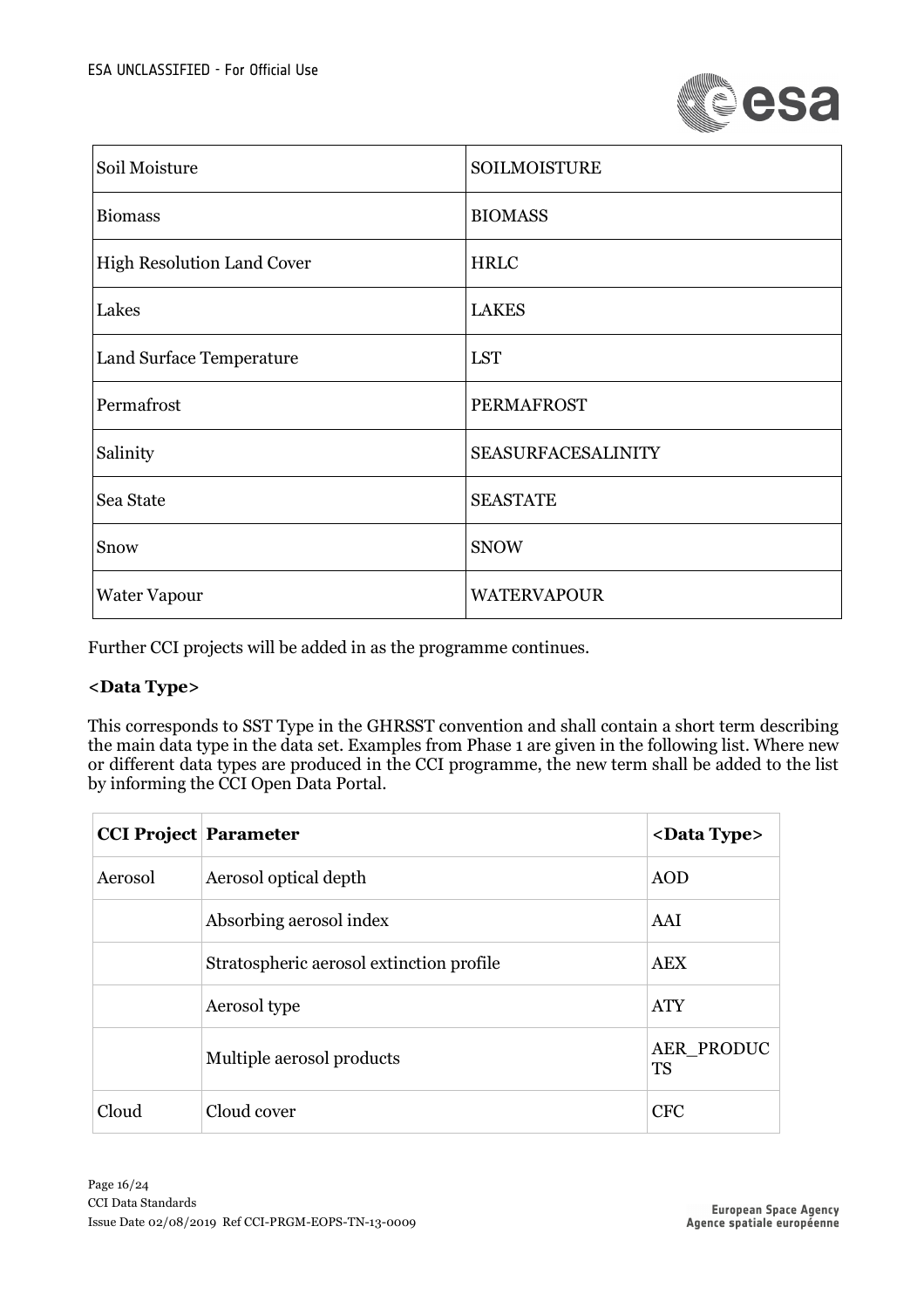

| <b>CCI Project Parameter</b> |                                              | <data type=""></data>   |
|------------------------------|----------------------------------------------|-------------------------|
|                              | Cloud top pressure                           | <b>CTP</b>              |
|                              | Cloud top height                             | <b>CTH</b>              |
|                              | Cloud top temperature                        | <b>CTT</b>              |
|                              | Cloud optical thickness                      | <b>COT</b>              |
|                              | Cloud effective radius                       | <b>CER</b>              |
|                              | Cloud liquid water path                      | <b>LWP</b>              |
|                              | Cloud ice water path                         | <b>IWP</b>              |
|                              | Joint cloud physical properties              | <b>JCH</b>              |
|                              | Multiple cloud products                      | CLD PRODUC<br><b>TS</b> |
| Fire                         | <b>Burned</b> area                           | <b>BA</b>               |
| <b>GHG</b>                   | column-averaged dry air mole fraction of CO2 | CO <sub>2</sub>         |
|                              | column-averaged dry air mole fraction of CH4 | CH <sub>4</sub>         |
| Glaciers                     | Glacier area                                 | <b>GA</b>               |
| <b>Ice Sheets</b>            | Ice sheet surface elevation change           | <b>SEC</b>              |
|                              | Ice sheet velocity                           | IV                      |
|                              | Glacier calving front location               | <b>CFL</b>              |
|                              | Glacier grounding line location              | <b>GLL</b>              |
| Lakes                        | Multiple lake products                       | LK PRODUCT<br>S         |
| Land Cover                   | Land cover map                               | Map                     |
|                              | Condition fire (burned area)                 | <b>BA</b>               |
|                              | Condition water (water bodies)               | <b>WB</b>               |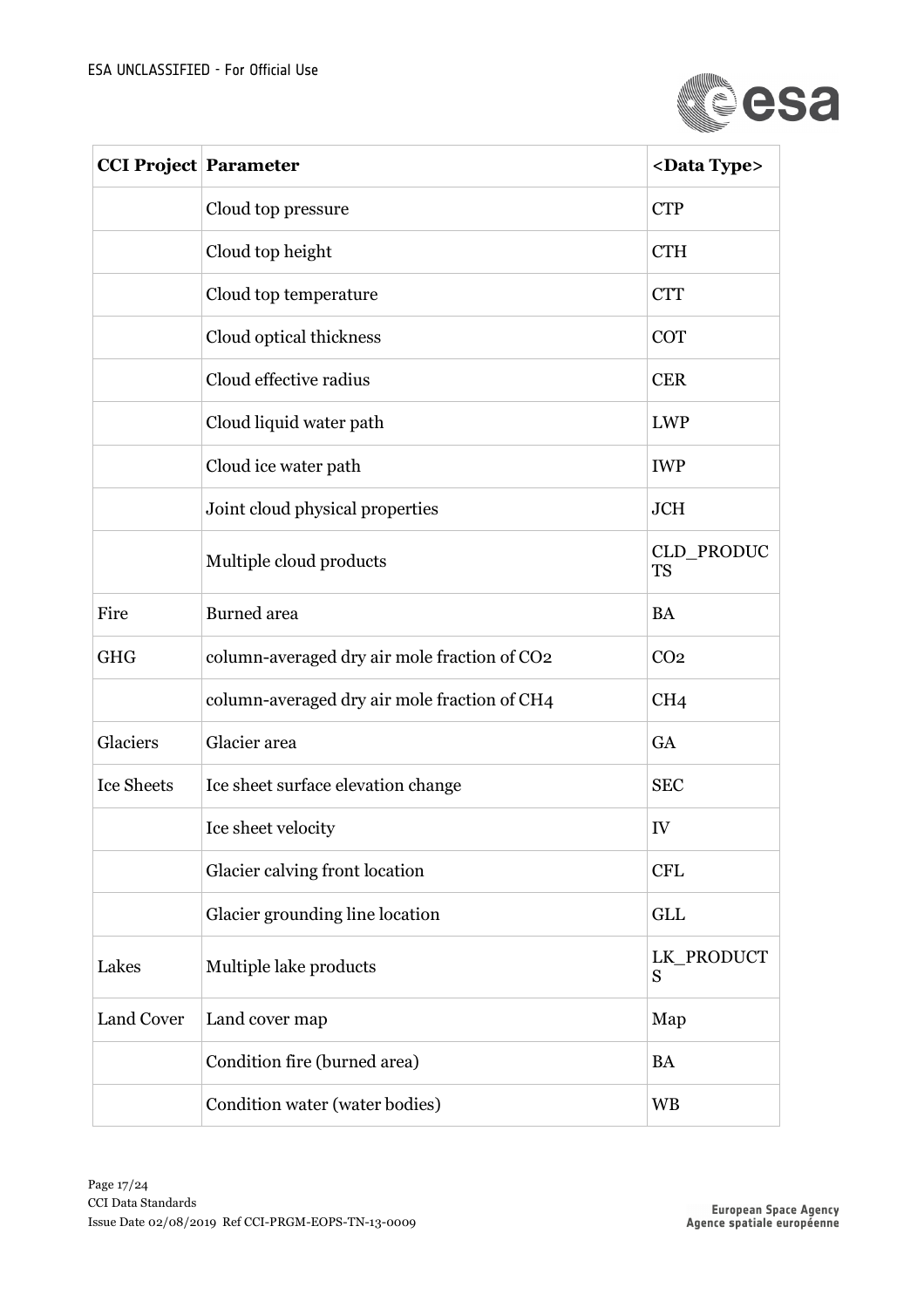

| <b>CCI Project Parameter</b> |                                                                      | <data type=""></data> |
|------------------------------|----------------------------------------------------------------------|-----------------------|
|                              | Condition snow                                                       | Snow                  |
|                              | Condition normalised difference vegetation index                     | <b>NDVI</b>           |
|                              | Condition albedo                                                     | Alb                   |
|                              | Leaf Area Index                                                      | LAI                   |
|                              | Surface reflectance                                                  | <b>SR</b>             |
| Ocean<br>Colour              | Multiple products (chla, nlw, IOPs, etc)                             | OC_PRODUCT<br>S       |
|                              | Phytoplankton Chlorophyll-a concentration                            | CHLOR A               |
|                              | Normalised water leaving radiance                                    | <b>NLW</b>            |
|                              | <b>Remote Sensing Reflectance</b>                                    | <b>RRS</b>            |
|                              | attenuation coefficient for<br>Spectral<br>downwelling<br>irradiance | K_490                 |
|                              | Total absorption                                                     | <b>ATOT</b>           |
|                              | <b>Total backscattering</b>                                          | <b>BB</b>             |
|                              | Absorption by coloured dissolved organic matter                      | <b>ADG</b>            |
|                              | Backscattering by particulate matter                                 | <b>BBP</b>            |
|                              | Absorption by phytoplankton                                          | <b>APH</b>            |
| Ozone                        | Ozone total column                                                   | <b>TC</b>             |
|                              | Ozone nadir profile                                                  | <b>NP</b>             |
|                              | Ozone limb profile                                                   | LP                    |
| Sea Ice                      | Sea Ice Concentration                                                | <b>SICONC</b>         |
|                              | Sea Ice Thickness                                                    | <b>SITHICK</b>        |
|                              | Sea Ice Extent                                                       | <b>SIEXTENT</b>       |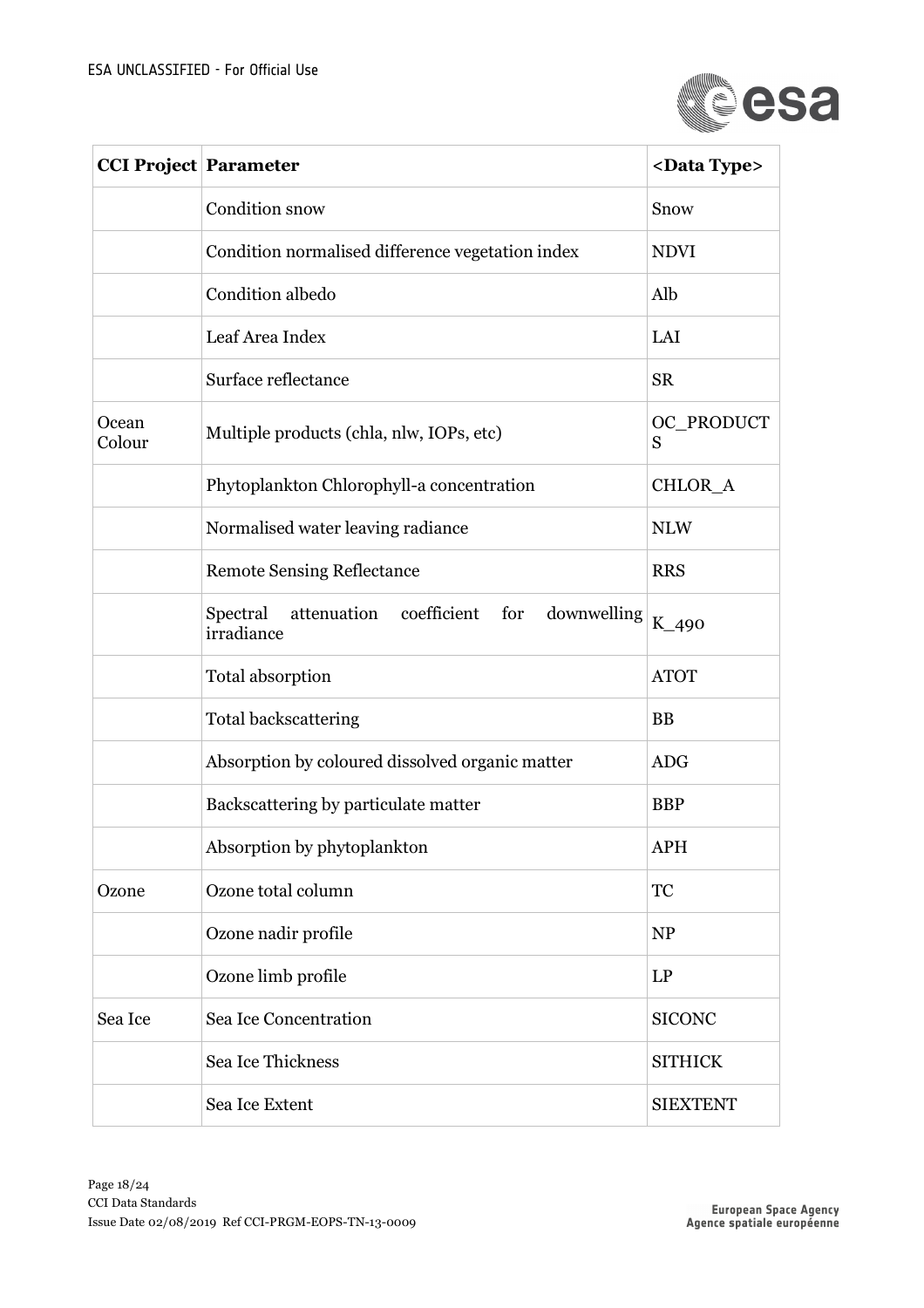

| <b>CCI Project Parameter</b> |                                                      | <data type=""></data> |
|------------------------------|------------------------------------------------------|-----------------------|
| Sea Level                    | Corrected sea surface height                         | <b>SSH</b>            |
|                              | Sea level anomaly                                    | <b>SLA</b>            |
|                              | Absolute dynamic topography                          | <b>ADT</b>            |
|                              | Maps of sea level anomalies                          | <b>MSLA</b>           |
|                              | Mean sea level                                       | <b>MSL</b>            |
|                              | Mean sea level trends                                | <b>MSLTR</b>          |
|                              | Mean sea level amplitude and phase                   | <b>MSLAMPH</b>        |
| Sea Surface<br>Salinity      | Sea surface salinity                                 | <b>SSS</b>            |
| <b>SST</b>                   | Sea surface temperature                              | <b>SSTint</b>         |
|                              | Sea surface skin temperature                         | SSTskin               |
|                              | Sea surface subskin temperature                      | SSTsubskin            |
|                              | Sea water temperature                                | SSTdepth              |
|                              | Sea surface foundation temperature                   | SSTfnd                |
| Soil<br>Moisture             | Surface soil moisture volumetric absolutes           | <b>SSMV</b>           |
|                              | Surface soil moisture volumetric anomalies           | <b>SSMVA</b>          |
|                              | Surface soil moisture degree of saturation absolute  | <b>SSMS</b>           |
|                              | Surface soil moisture degree of saturation anomalies | <b>SSMSA</b>          |
|                              | Soil water index volumetric absolute                 | <b>SWIV</b>           |
|                              | Soil water index volumetric anomalies                | <b>SWIVA</b>          |
|                              | Soil water index degree of saturation absolute       | <b>SWIS</b>           |
|                              | Soil water index degree of saturation anomalies      | <b>SWISA</b>          |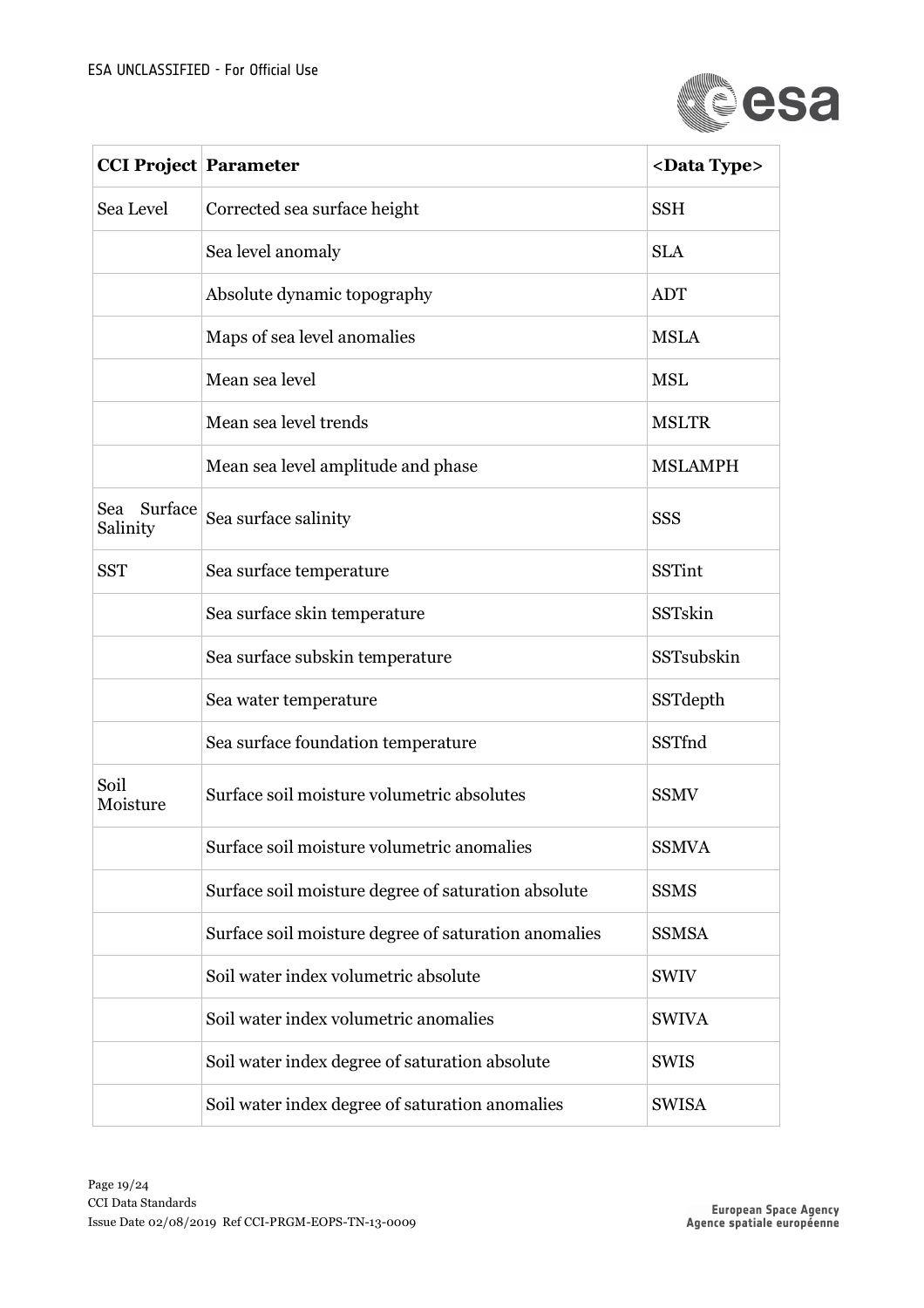

#### **<Product String>**

Each ECV team shall define the Product Strings they will use for their data and make this information available in their documentation.

The Product String field must not include any hyphens but can include underscores.

Examples:

| <b>Example Product String</b> | <b>Description</b>                               |
|-------------------------------|--------------------------------------------------|
| <b>MERGED</b>                 | Data from more than one platform and/or sensor   |
| <b>AVHRR_MERGED</b>           | Data from AVHRR, more than one platform          |
| AATSR ENVISAT                 | Data from AATSR on Envisat                       |
| <b>ORAC</b>                   | Data from Oxford RAL Aerosol and Cloud algorithm |
| <b>OPERA</b>                  | Data from OPERA analysis                         |

#### **<Additional Segregator>**

This is an optional part of the filename. It must be used if otherwise different data sets would generate the same filename. It can also be used to include in the filename information that doesn't fit elsewhere in the filename convention, but which projects feel is useful for easy identification of different data sets.

Each ECV team shall define the Additional Segregators they will use for their data and make this information available in their documentation.

More than one element may be included, separated by an underscore, not a hyphen.

Examples:

| Information    | <additional description<br="">Example<br/>Segregator&gt; element</additional> |                                                                                                                                                                                                                                                                                                                                                                                                              |
|----------------|-------------------------------------------------------------------------------|--------------------------------------------------------------------------------------------------------------------------------------------------------------------------------------------------------------------------------------------------------------------------------------------------------------------------------------------------------------------------------------------------------------|
| Composite data |                                                                               | $\langle n \rangle \langle Y M D\rangle$ $\langle n \rangle \langle y m d\rangle$   nY or nM or nD corresponds to the period<br>over which data are aggregated of n number<br>of years or months or days.<br>An optional ny or nm or nd refers to the<br>'season' covered by the composite data set.<br>For example $15Y7d$ indicates $15$ year<br>composite data covering a specific 7 days of<br>the year. |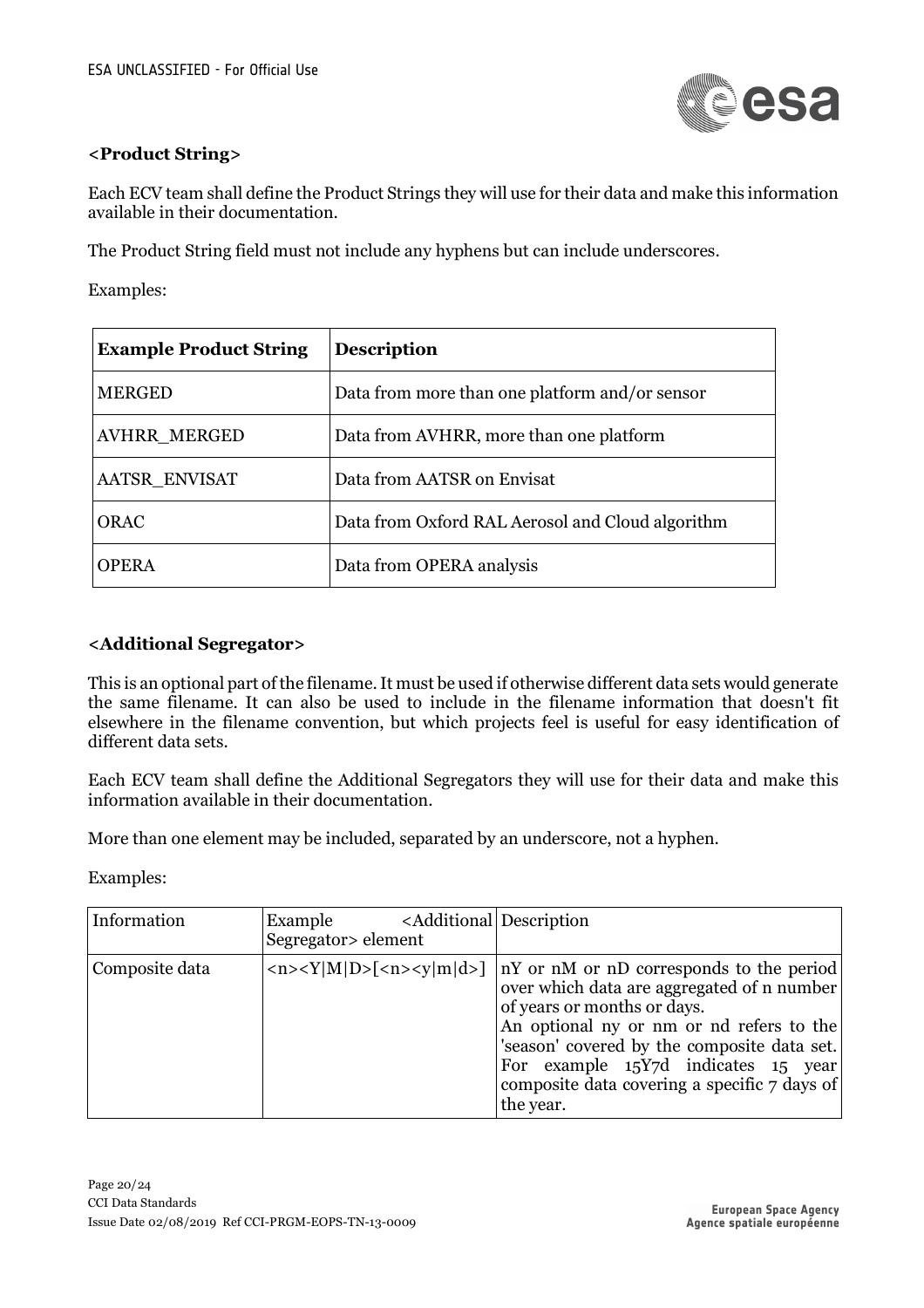

|                          |                                                                                                                                         | The start date and time of the earliest data<br>included in the composite data product will<br>given by the <indicative<br>be<br/>Date&gt;[<indicative time="">]</indicative></indicative<br> |
|--------------------------|-----------------------------------------------------------------------------------------------------------------------------------------|-----------------------------------------------------------------------------------------------------------------------------------------------------------------------------------------------|
| Orbit identifier         | $<$ id $>$                                                                                                                              | where id is an orbit identifier                                                                                                                                                               |
| Ground or sea area       | <code>   <tile number=""></tile></code>                                                                                                 | code identifying the area of land or sea<br>covered by the data or tile number. Projects<br>expecting to produce regional products have<br>generally described codes to identify them.        |
| covered.                 | Length of time period $\lfloor$ <n><math>\rfloor</math> <daily <math="">\lfloor MONTHLY <math>\lfloor</math><br/>YEARLY&gt;</daily></n> | Identify that data set holds n days, months or<br>years data, where the filenames might<br>otherwise coincide.                                                                                |
| Resolution               | $\langle n \rangle$ m                                                                                                                   | where n is the number of metres resolution.                                                                                                                                                   |
| <b>Processing Centre</b> | <processing<br>abbreviation&gt;</processing<br>                                                                                         | centre name of processing centre                                                                                                                                                              |
| Algorithm                | $\langle$ Algorithm>                                                                                                                    | name of algorithm                                                                                                                                                                             |

#### **v<GDS version>**

Including the version number of the GHRSST Data Specification is optional for the CCI filenaming convention. If used it shall be 02.0

#### **fv<File Version>**

File version number in the form  $n\{1, \}$ [.n{1,}] (That is 1 or more digits followed by optional . and another 1 or more digits.)

## **2.8 Version Numbering**

The version of any given data product is specified via both the 'product version' in the global attributes and the 'file\_version' identifier in the filenames. To meet the differing requirements of the project teams, these two version identifiers may be used in different ways, either:

a) used to represent the same version id (i.e. with identical numbering), or

b) used separately to represent different versioned actions.

For instance, in the case of the addition of new metadata to an existing data product, this could be represented either by a new version, with both the 'product\_version' attribute and the 'file\_version' in the filename incremented, or alternatively, may be considered the same 'product\_version' but with an incremented 'file\_version'.

The following general principles shall be adhered to:

- Version numbering shall always increase.
- The file version used in the filename shall uniquely identify the particular instance of the dataset, and should always increase with subsequent product versions.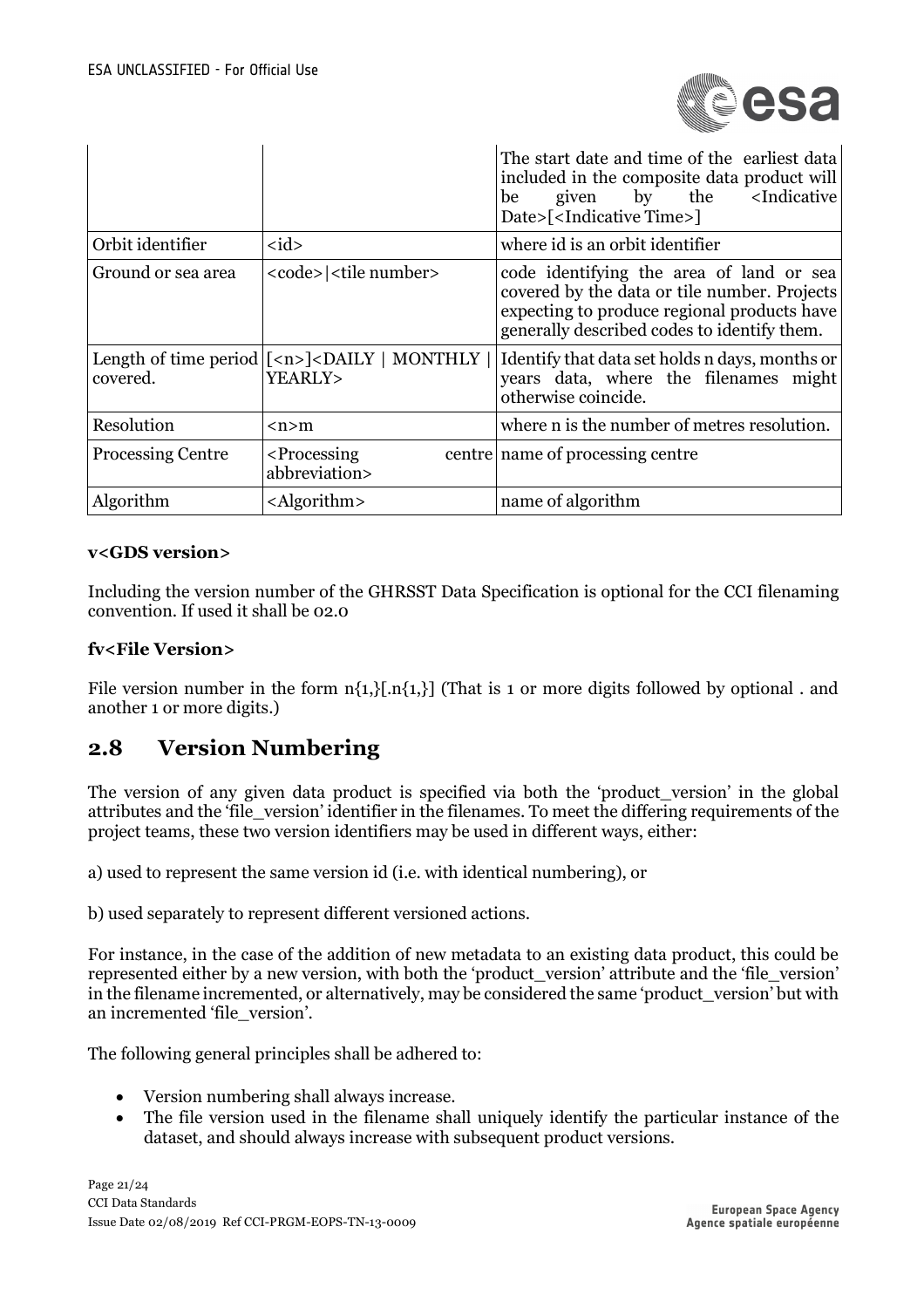

R-10 The file version used in the filename shall uniquely identify the particular instance of the dataset, and should always increase with subsequent product versions.

## **2.9 Support for checking compliance with the data format**

CCI data producers are encouraged to liaise with the CCI Open Data Portal when producing their data formats. The Open Data Portal can provide support for checking the compliance of any datasets to these standards.

Files can be checked for compliance with the CF convention using the on-line checking tool: http://cfconventions.org/compliance-checker.html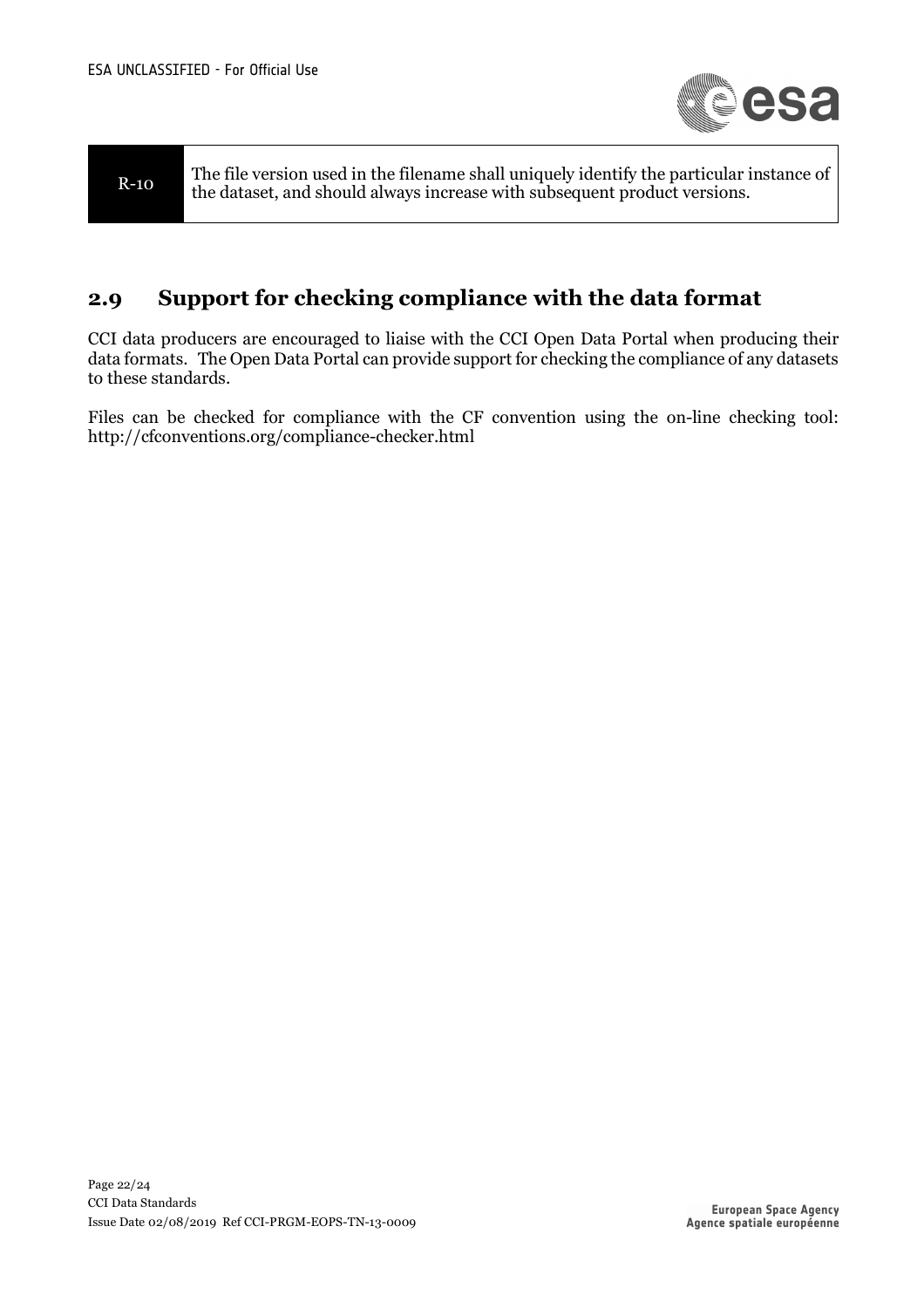

## **APPENDIX A – EXAMPLE GLOBAL ATTRIBUTE FIELDS**

For fields coloured blue, please select terms from the CCI vocabulary at http://cci.esa.int/workinggroups.

| Global Attribute         | Example content                                                                                                                                                                                                            |
|--------------------------|----------------------------------------------------------------------------------------------------------------------------------------------------------------------------------------------------------------------------|
| title                    | ESA CCI aerosol product level 3 daily                                                                                                                                                                                      |
| institution              | <b>Plymouth Marine Laboratory</b>                                                                                                                                                                                          |
| source                   | MERIS FR L1B version 4.02, MERIS RR L1B version 4.02, SPOT<br>VGT P version $3.0^{13}$                                                                                                                                     |
| history                  | 2011-02-14 12:22:43 - Product generated from ORAC-SW dual-<br>view version 2.0                                                                                                                                             |
| references               | http://www.esa-landcover-cci.org/                                                                                                                                                                                          |
| tracking_id              | 0c9e9570-cd44-102f-8001-0050c28e1010                                                                                                                                                                                       |
| Conventions              | $CF-1.7$                                                                                                                                                                                                                   |
| product_version          | 1.3                                                                                                                                                                                                                        |
| summary                  | This dataset contains Level-3 monthly global sea surface<br>temperature products from satellite observations. Level-3 data are<br>raw observations processed to geophysical quantities, and placed<br>onto a regular grid. |
| keywords                 | satellite, observation, ocean                                                                                                                                                                                              |
| id                       | filename.nc                                                                                                                                                                                                                |
| naming authority         | uk.ac.pml                                                                                                                                                                                                                  |
| keywords_vocabulary      | NASA Global Change Master Directory (GCMD) Science Keywords                                                                                                                                                                |
| cdm_data_type            | Swath                                                                                                                                                                                                                      |
| comment                  | These data were produced at ESACCI as part of the ESA SST CCI<br>project.                                                                                                                                                  |
| date_created             | 20120131T120000Z                                                                                                                                                                                                           |
| creator_name             | Plymouth Marine Laboratory Remote Sensing Group                                                                                                                                                                            |
| creator_url              | http://rsg.pml.ac.uk                                                                                                                                                                                                       |
| creator_email            | rsghelp@pml.ac.uk                                                                                                                                                                                                          |
| project                  | Climate Change Initiative - European Space Agency                                                                                                                                                                          |
| geospatial_lat_min       | $-90.0$                                                                                                                                                                                                                    |
| geospatial_lat_max       | 90.0                                                                                                                                                                                                                       |
| geospatial_lon_min       | $-180.0$                                                                                                                                                                                                                   |
| geospatial_lon_max       | 180.0                                                                                                                                                                                                                      |
| geospatial_vertical_min  | 0.0                                                                                                                                                                                                                        |
| geospatial_vertical_max  | 0.0                                                                                                                                                                                                                        |
| time_coverage_start      | 20120131T070000Z                                                                                                                                                                                                           |
| time_coverage_end        | 20120131T083000Z                                                                                                                                                                                                           |
| time_coverage_duration   | $P_1Y$                                                                                                                                                                                                                     |
| time_coverage_resolution | P1D                                                                                                                                                                                                                        |
| standard_name_vocabulary | NetCDF Climate and Forecast (CF) Metadata Convention version<br>18                                                                                                                                                         |

<sup>13</sup> For assimilation datasets the model could also be included here, e.g. "TM5 model, MIPAS L2 data (CCI\_ozone product version 1.5)"